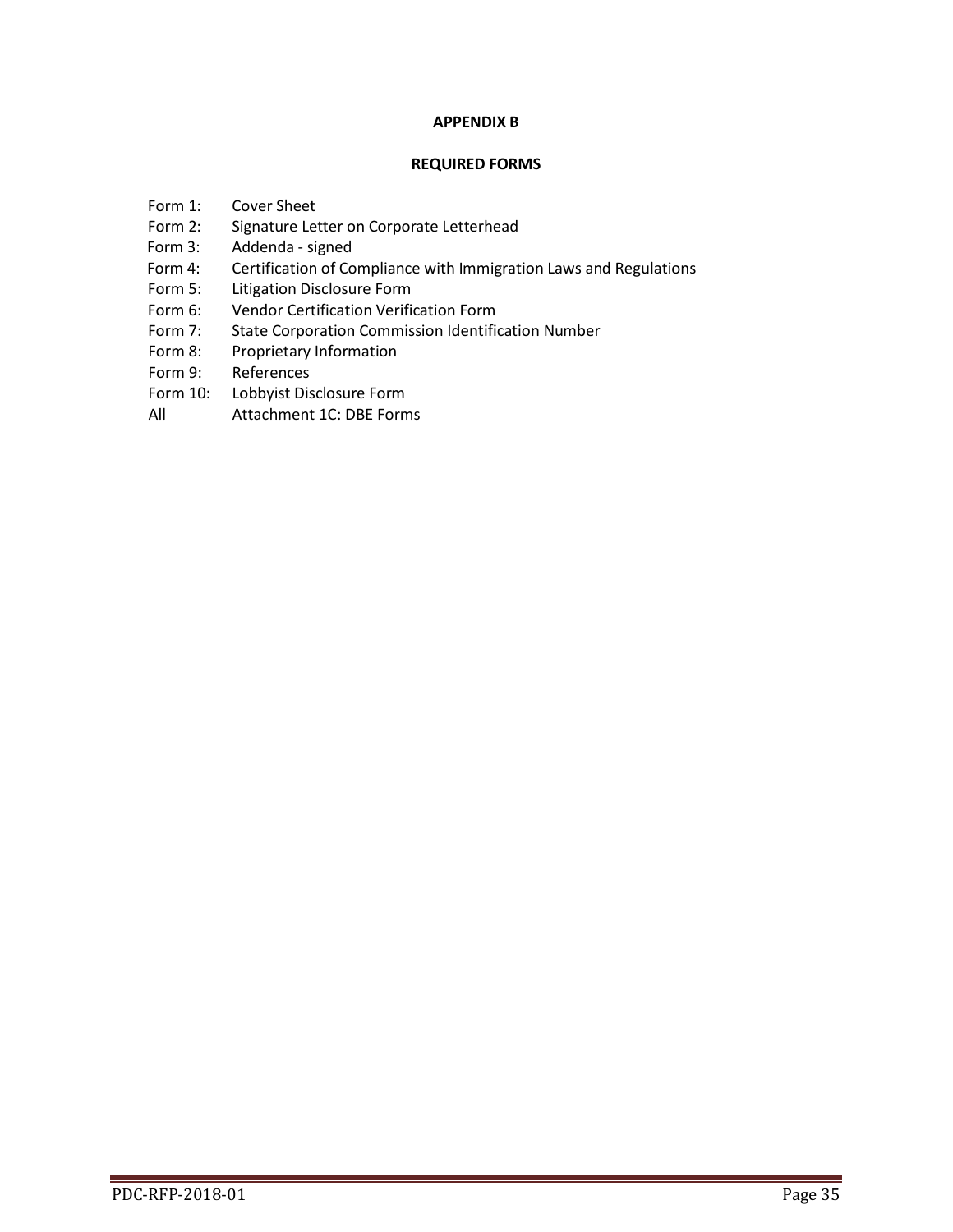# **FORM 1 COVER SHEET**

| RFP#<br>п,<br>the contract of the contract of the contract of | $\sim$ $\sim$ $\sim$ $\sim$ $\sim$ $\sim$<br>nrn·<br>N<br>. |
|---------------------------------------------------------------|-------------------------------------------------------------|
|                                                               |                                                             |

In compliance with this Request for Proposal, and to all the conditions imposed therein and hereby incorporated by reference, the Undersigned offers, and agrees to furnish goods/services requested in this solicitation.

| THIS SECTION TO BE COMPLETED BY OFFEROR:                                                                                                                                                                                      |                                                                                                                                                                                                                                      |
|-------------------------------------------------------------------------------------------------------------------------------------------------------------------------------------------------------------------------------|--------------------------------------------------------------------------------------------------------------------------------------------------------------------------------------------------------------------------------------|
| NAME AND ADDRESS OF FIRM:                                                                                                                                                                                                     |                                                                                                                                                                                                                                      |
| <u> 1989 - Johann Stoff, amerikansk politiker (* 1908)</u>                                                                                                                                                                    | Date: <u>Date: Expansion of the Second Contract of the Second Contract of the Second Contract of the Second Contract of the Second Contract of the Second Contract of the Second Contract of the Second Contract of the Second C</u> |
| the control of the control of the control of the control of the control of the control of the control of the control of the control of the control of the control of the control of the control of the control of the control | (Sign in Ink)                                                                                                                                                                                                                        |
|                                                                                                                                                                                                                               |                                                                                                                                                                                                                                      |
|                                                                                                                                                                                                                               | (Please Print)                                                                                                                                                                                                                       |
|                                                                                                                                                                                                                               |                                                                                                                                                                                                                                      |
|                                                                                                                                                                                                                               |                                                                                                                                                                                                                                      |
|                                                                                                                                                                                                                               |                                                                                                                                                                                                                                      |
|                                                                                                                                                                                                                               |                                                                                                                                                                                                                                      |
| <b>CONTACT INFORMATION (if differs from above):</b>                                                                                                                                                                           |                                                                                                                                                                                                                                      |
|                                                                                                                                                                                                                               | Email: 2008 Contract Contract Contract Contract Contract Contract Contract Contract Contract Contract Contract Contract Contract Contract Contract Contract Contract Contract Contract Contract Contract Contract Contract Con       |
|                                                                                                                                                                                                                               |                                                                                                                                                                                                                                      |
|                                                                                                                                                                                                                               | Mobile Phone: National Phone State Contract Contract Contract Contract Contract Contract Contract Contract Contract Contract Contract Contract Contract Contract Contract Contract Contract Contract Contract Contract Contrac       |
|                                                                                                                                                                                                                               | Facsimile Phone: 1999                                                                                                                                                                                                                |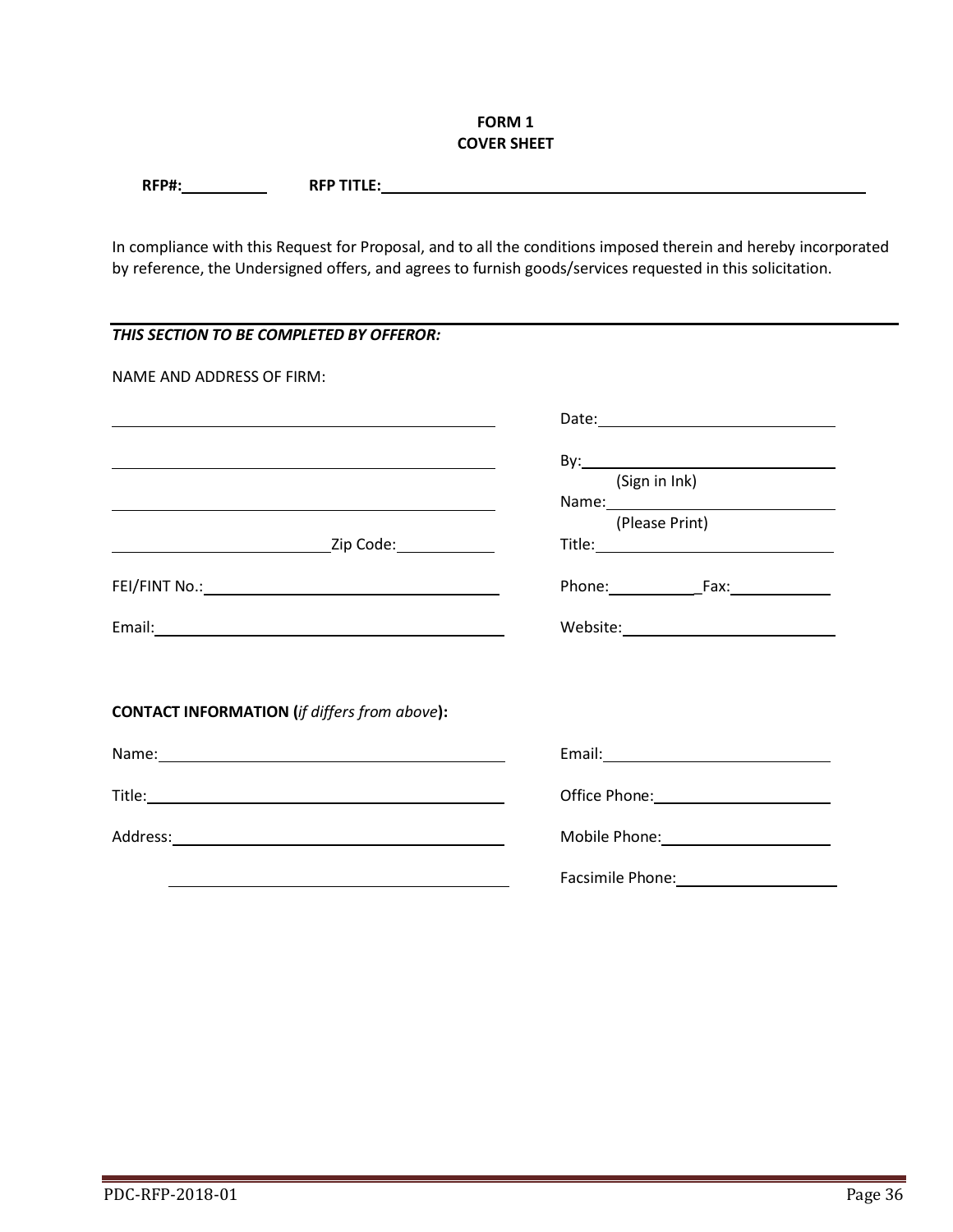# **FORM 2 PROPOSAL SIGNATURE SHEET** *(Must be submitted on your corporate letterhead)*

My signature certifies that the proposal as submitted complies with all Terms and Conditions as set forth in this RFP. My signature also certifies that by submitting a proposal in response to this Request for Proposals, the offeror represents that in the preparation and submission of this proposal, said offeror did not, either directly or indirectly, enter into any combination or arrangement with any person, firm or corporation or enter into any agreement, participate in any collusion, or otherwise take any action in the restraint of free, competitive bidding in violation of the Sherman Act (15 U.S.C. Section 1 et seq.) or §59.109.1 through 59.1-9.17 or § 59.1-68.6 through 59.1-68.8 of the Code of Virginia. In addition, my signature certifies that the offeror has been made aware of the initial Request for Proposals, as well as any and all addenda.

Certification of Eligibility: The firm is not ineligible to receive award of a contract due to the firm's inclusion on any Federal or Virginia State lists of debarred contractors, or otherwise ineligible to be awarded a contract using Federal or State funds.

I hereby certify that I am authorized to sign as a Representative for the Firm:

| <b>NAME OF</b>                                                                                                                                                                                                                       |  |  |
|--------------------------------------------------------------------------------------------------------------------------------------------------------------------------------------------------------------------------------------|--|--|
|                                                                                                                                                                                                                                      |  |  |
|                                                                                                                                                                                                                                      |  |  |
|                                                                                                                                                                                                                                      |  |  |
|                                                                                                                                                                                                                                      |  |  |
| <u>and the contract of the contract of the contract of the contract of the contract of the contract of the contract of the contract of the contract of the contract of the contract of the contract of the contract of the contr</u> |  |  |
|                                                                                                                                                                                                                                      |  |  |
|                                                                                                                                                                                                                                      |  |  |
|                                                                                                                                                                                                                                      |  |  |
|                                                                                                                                                                                                                                      |  |  |
| <b>PRINTED</b>                                                                                                                                                                                                                       |  |  |
|                                                                                                                                                                                                                                      |  |  |
|                                                                                                                                                                                                                                      |  |  |
|                                                                                                                                                                                                                                      |  |  |
|                                                                                                                                                                                                                                      |  |  |
|                                                                                                                                                                                                                                      |  |  |
|                                                                                                                                                                                                                                      |  |  |
| $E-MAIL:$                                                                                                                                                                                                                            |  |  |
|                                                                                                                                                                                                                                      |  |  |
|                                                                                                                                                                                                                                      |  |  |
|                                                                                                                                                                                                                                      |  |  |
|                                                                                                                                                                                                                                      |  |  |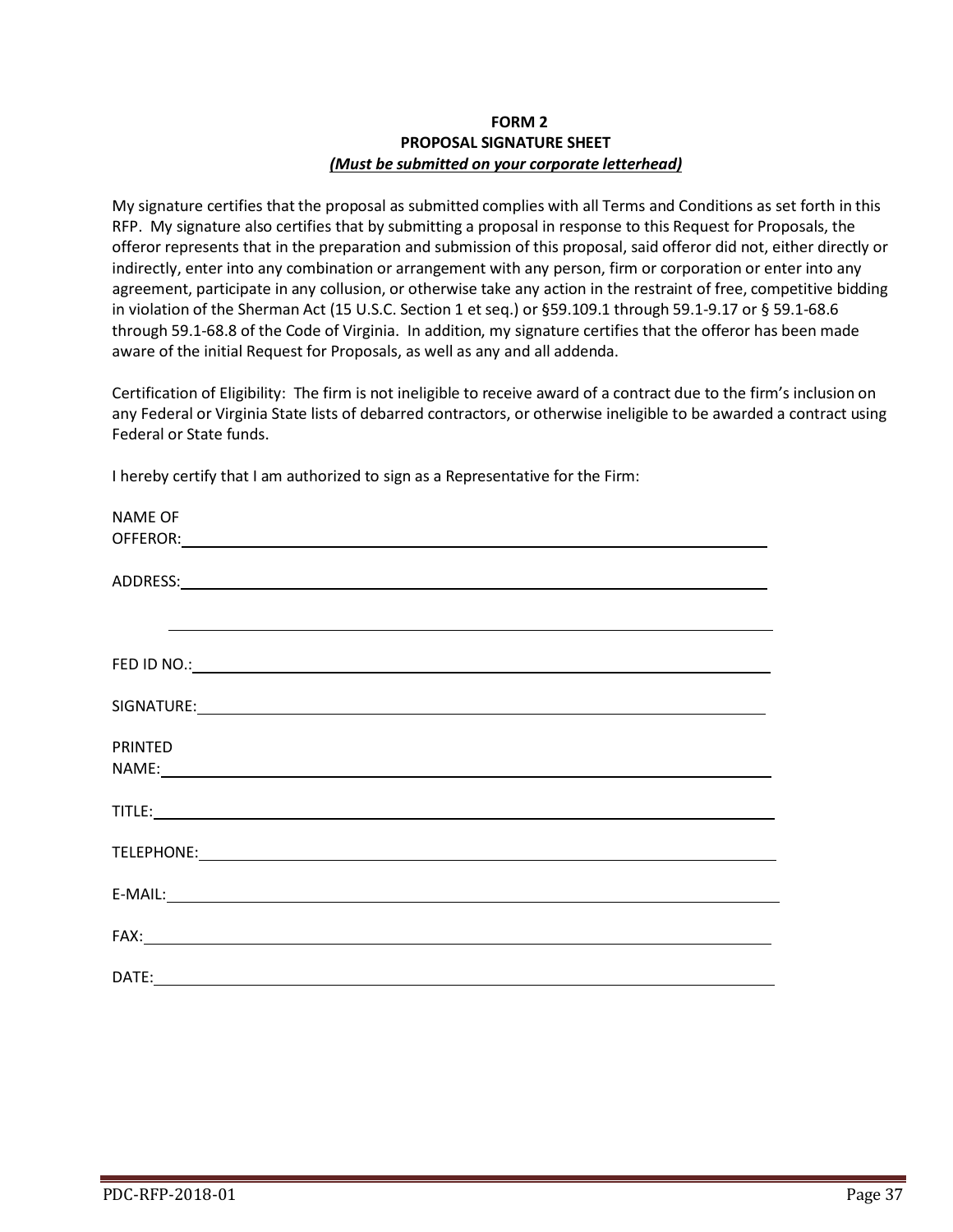# **ADDENDA RECEIVED AND ACKNOWLEDGED**

By signing this form, offeror acknowledges receipt of any and all Addenda published after initial RFP was issued. *(Attach copy of all such Addenda following this form.)*

Receipt of addenda acknowledged:

Signature

Date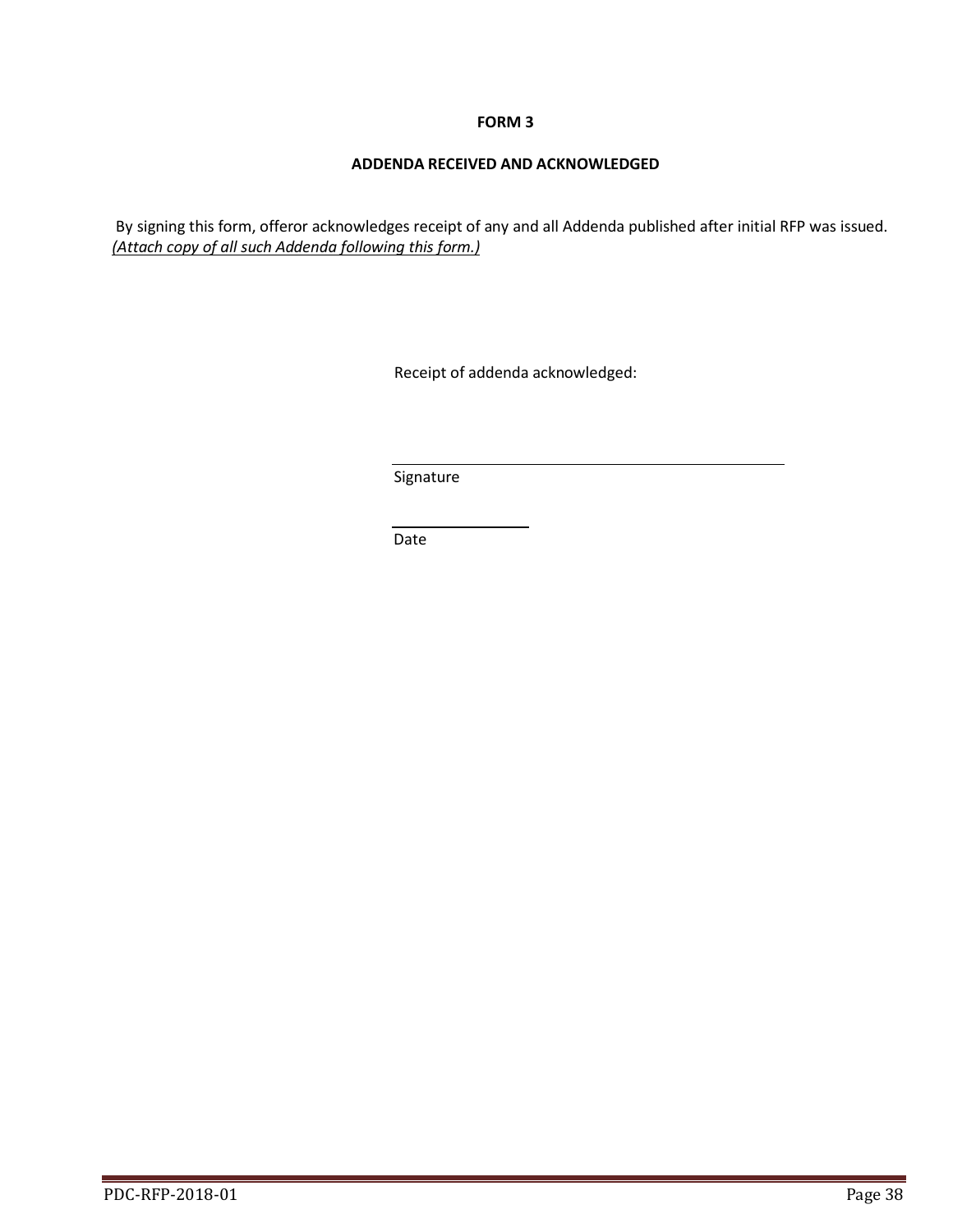## **CERTIFICATION OF COMPLIANCE WITH IMMIGRATION LAWS AND REGULATIONS**

The Organization requires that any person or entity doing business with the Organization, including its boards and commissions, shall include a sworn certification by the offeror of compliance with all federal immigration laws and regulations. These laws include the *Federal Immigration Reform and Control Act*, which makes it unlawful for a person or other entity to hire, recruit or refer for a fee for employment in the United States, an alien knowing the alien is unauthorized, and §40.1-11.1 of the *Code of Virginia*, which makes it unlawful for any employer to knowingly employ an alien who cannot provide documents indicating that he or she is legally eligible for employment in the United States. The state law, in particular, places an affirmative duty on employers to ensure that aliens have proof of eligibility for employment.

Accordingly, this certification shall be completed and attached to all contracts and agreements for goods and services made by the Organization or any of its boards and commissions. Failure to attach a completed certification shall render the contract or agreement void.

## *Type or print legibly when completing this form.*

#### Legal Name of Offeror:

(Note: This is your name as reported to the IRS. This should match your Social Security card or Federal ID number.)

#### Type of Business Entity:

Sole Proprietorship (Provide full name and address of owner):

Limited Partnership (Provide full name and address of all partners):

General Partnership (Provide full name and address of all partners):

Limited Liability Company (Provide full name and address of all managing members):

Corporation (Provide full name and address of all officers): *(on separate sheet, attached)*

#### Doing Business As: (If Applicable):

(Note: This is the name that appears on your invoices but is not used as your reporting name.)

Name and Position of Person Completing this Certificate:

## Physical Business Address: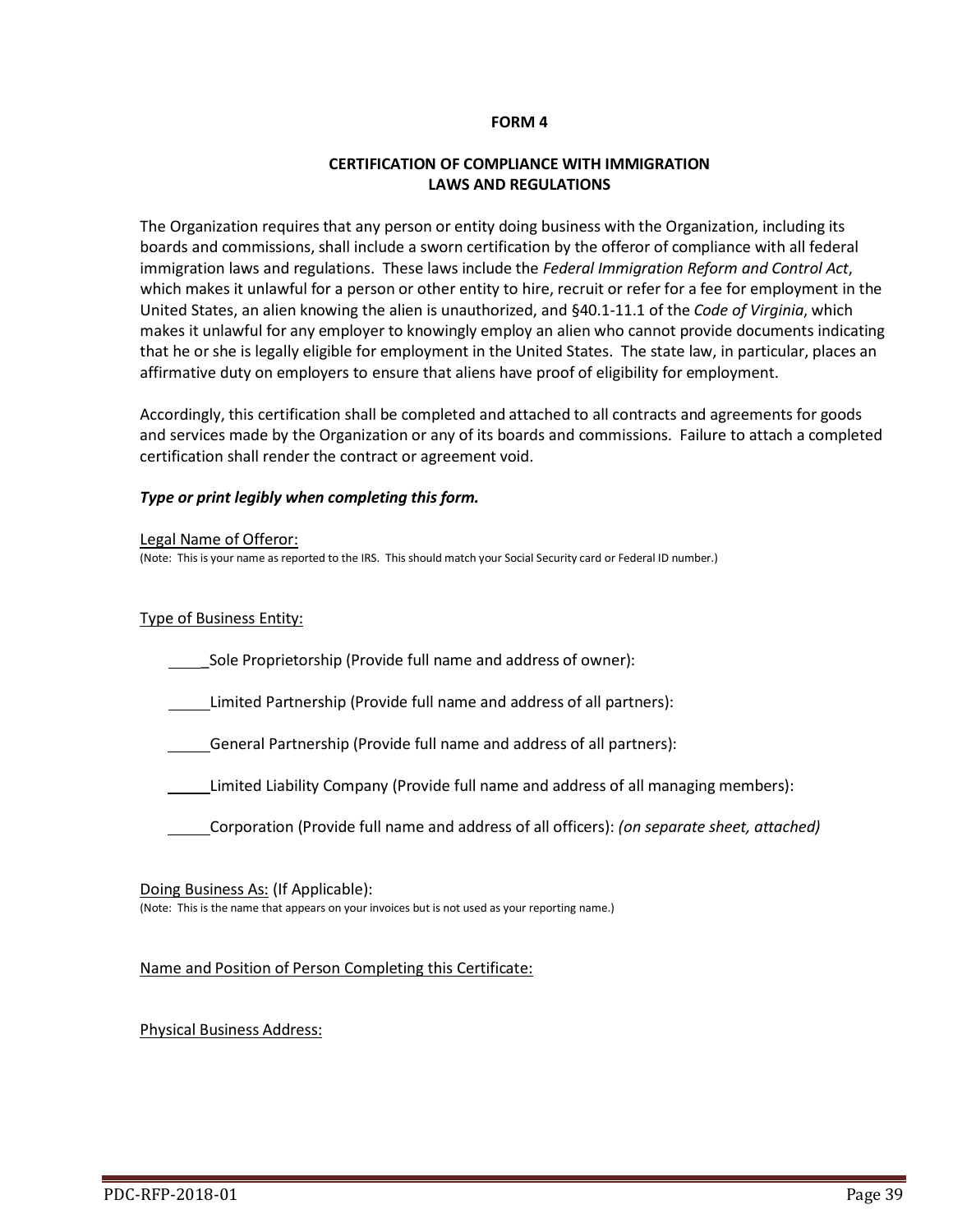## Primary Correspondence Address (if different from physical address):

## Number of Employees:

Are all Employees Who Work in the United States Eligible for Employment in the United States?

Yes No

Under penalties of perjury, I declare on behalf of the offeror listed above that to the best of my knowledge and based upon reasonable inquiry, each and every one of the offeror's employees who work in the United States are eligible for employment in the United States as required by the *Federal Immigration Reform and Control Act of 198*6 and §40.1-11.1 of the *Code of Virginia*. I further declare on behalf of the offeror that it shall use due care and diligence to ensure that all employees hired in the future who will work in the United States will be eligible for employment in the United States. I affirm that the information provided herein is true, correct, and complete.

| the following signature and seal: |                                                                                                                |  |
|-----------------------------------|----------------------------------------------------------------------------------------------------------------|--|
|                                   |                                                                                                                |  |
|                                   |                                                                                                                |  |
|                                   |                                                                                                                |  |
|                                   |                                                                                                                |  |
|                                   |                                                                                                                |  |
|                                   |                                                                                                                |  |
|                                   | The foregoing instrument was acknowledged before me this _____ day of ____________________________, by         |  |
|                                   | <u> 1989 - Johann Barn, amerikansk politiker (d. 1989)</u>                                                     |  |
|                                   | <b>Notary Public</b>                                                                                           |  |
|                                   | Registration No: Manual Music My Commission expires: Manual Music Music Music Music Music Music Music Music Mu |  |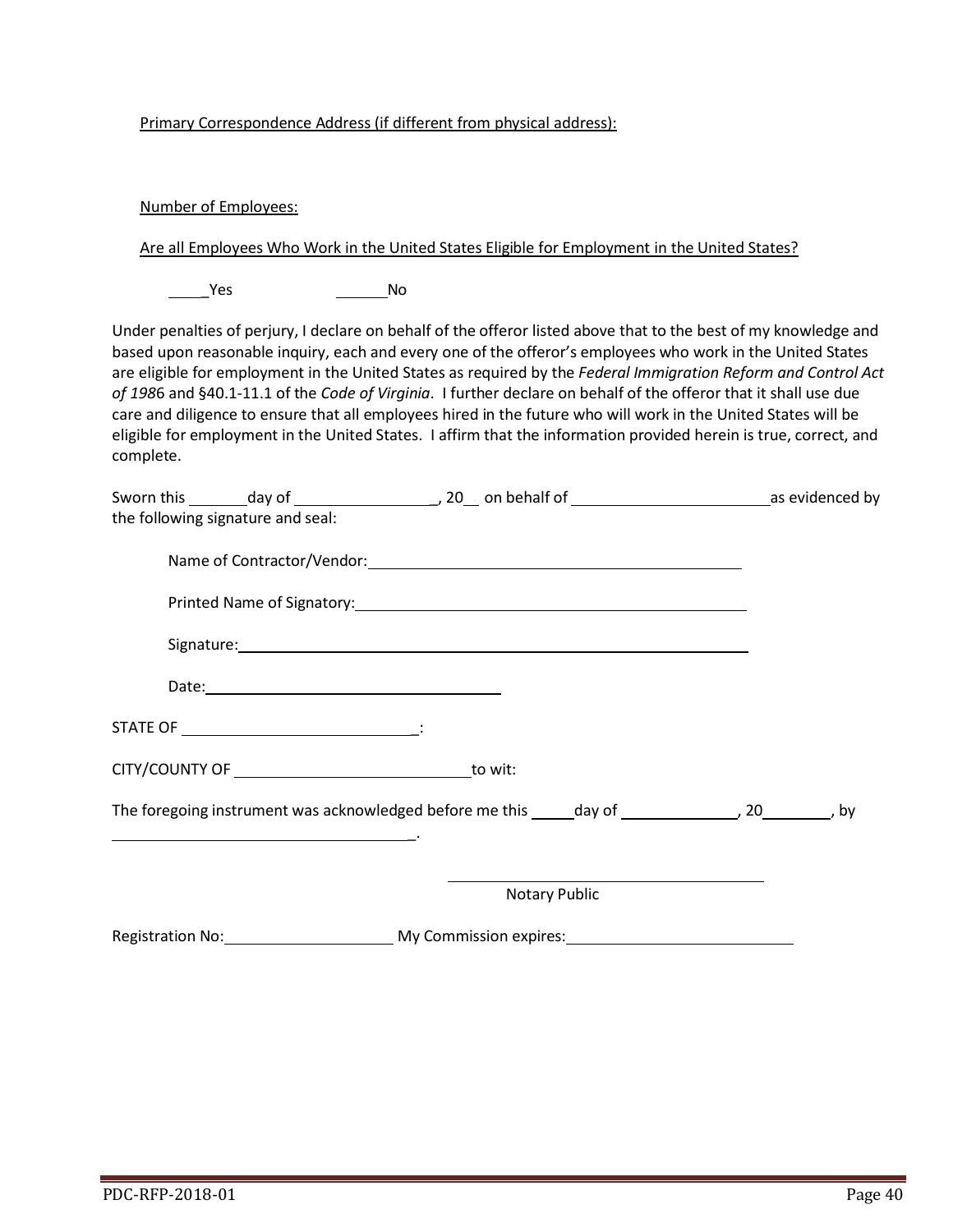#### **LITIGATION DISCLOSURE FORM**

**Respond to each of the questions below by checking the appropriate line. Failure to fully and truthfully disclose the information required by this Litigation Disclosure Form may result in the disqualification of your bid or proposal from consideration or termination of the contract, once awarded. For purposes of this disclosure form, "you" means the individual or entity in whose name the bid or proposals were submitted.**

Have you or any principal, officer or director of your company, or any individual who will be assigned to work under any contract awarded pursuant this solicitation, been convicted of a felony, or a misdemeanor involving moral turpitude, during the last ten (10) years?

**The Second Second Second Second Second Second Second Second Second Second Second Second Second Second Second S** 

Have you or any principal, officer or director of your company, or any individual who will be assigned to work under any contract awarded pursuant this solicitation, been terminated (for cause or otherwise) from any work being performed for the Organization or any other governmental or private entity during the last ten (10) years?

**The Second Second Second Second Second Second Second Second Second Second Second Second Second Second Second Second Second Second Second Second Second Second Second Second Second Second Second Second Second Second Second** 

Have you or any principal, officer or director of your company, or any individual who will be assigned to work under any contract awarded pursuant this solicitation, been involved in any claim or litigation with the Organization or any other governmental or private entity during the last ten (10) years?

\_Yes \_No

Has any parent company or wholly owned subsidiary of your company been involved in any claim or litigation with the Organization or any other governmental or private entity during the last ten (10) years?

\_\_\_\_\_\_\_Yes \_\_\_\_\_\_\_\_\_\_\_\_\_\_\_\_\_\_\_No

**If you answered "Yes" to any of the above questions, please state the name(s) of the person(s), the nature, and the status and/or outcome of the conviction, termination, claim or litigation, as applicable. Any such information should be provided on a separate page, attached to this form and submitted with your bid or proposal.**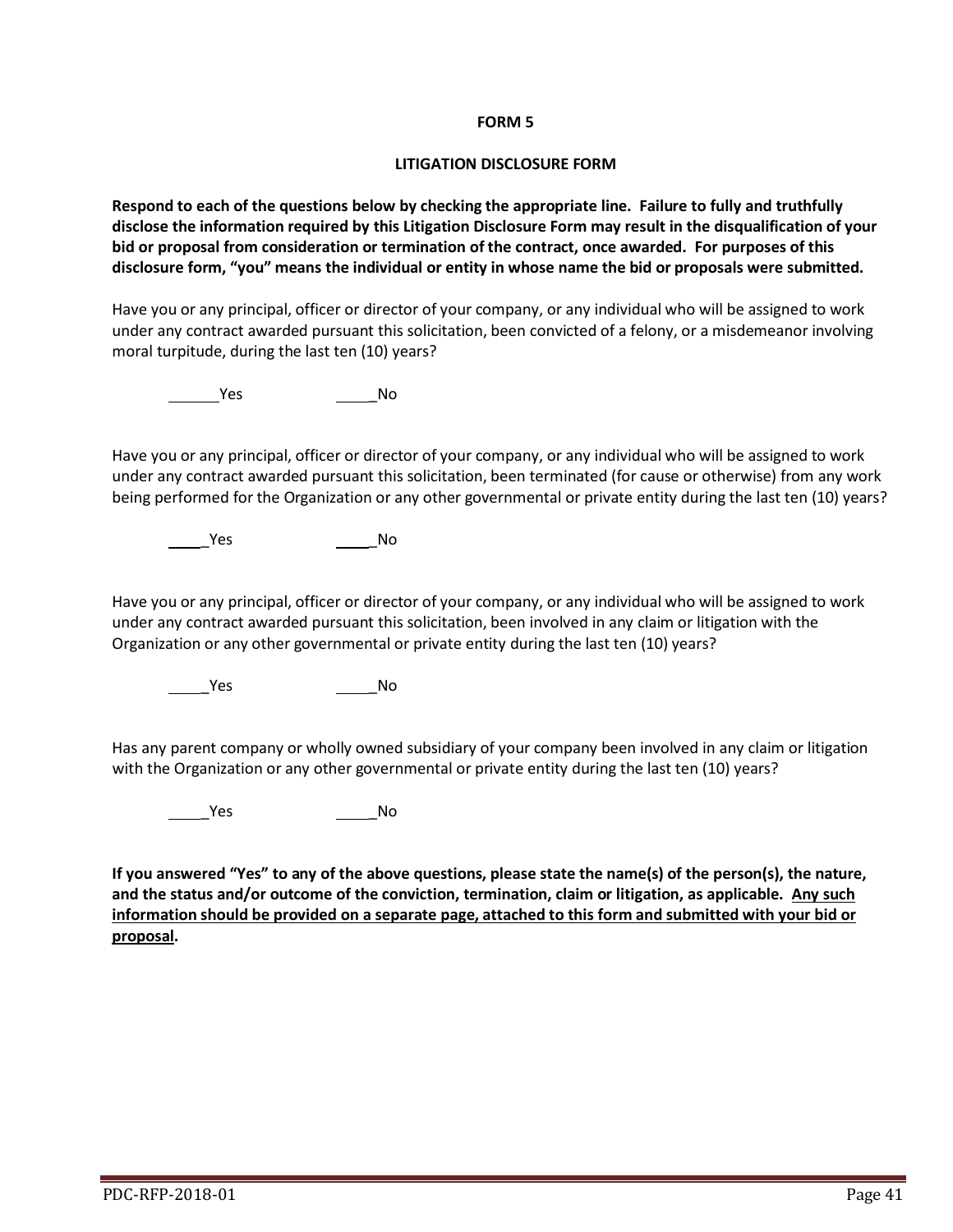# **VENDOR CERTIFICATION**

# **VERIFICATION FORM**

| <b>Vendor Name:</b><br><b>Vendor Address:</b>                                                                                                                                           |                                                                                                                                                                     |  |
|-----------------------------------------------------------------------------------------------------------------------------------------------------------------------------------------|---------------------------------------------------------------------------------------------------------------------------------------------------------------------|--|
| <b>Contact Person:</b><br>E-mail Address:<br><b>Vendor Fax:</b>                                                                                                                         | $\overline{\phantom{a}}$ . The contract of $\overline{\phantom{a}}$<br><u> 1980 - Johann Barbara, martin a</u><br><u> 1989 - Johann Barbara, martxa alemaniar a</u> |  |
| <b>DBE CERTIFICATION</b>                                                                                                                                                                | <b>CERTIFICATIONS</b><br>CERTIFYING AGENCY: ______________________<br>DESCRIPTION: ____________________________                                                     |  |
|                                                                                                                                                                                         |                                                                                                                                                                     |  |
| SERVICE DISABLED VET O CERTIFICATION #: _______________ DATE _________<br>EXP DATE: ________________________CERTIFYING AGENCY: ___________________________<br>Years in Business________ |                                                                                                                                                                     |  |
|                                                                                                                                                                                         | <b>MINORITY INDICATOR</b>                                                                                                                                           |  |
| African American<br>Non-Minority Woman                                                                                                                                                  | Asian Indian <b>D</b> Asian Pacific<br>Hispanic American Native American                                                                                            |  |

Submit to: Danetta Jankosky; Fax: (757) 523-4881; E-mail: [djankosky@hrpdcva.gov](mailto:djankosky@hrpdcva.gov)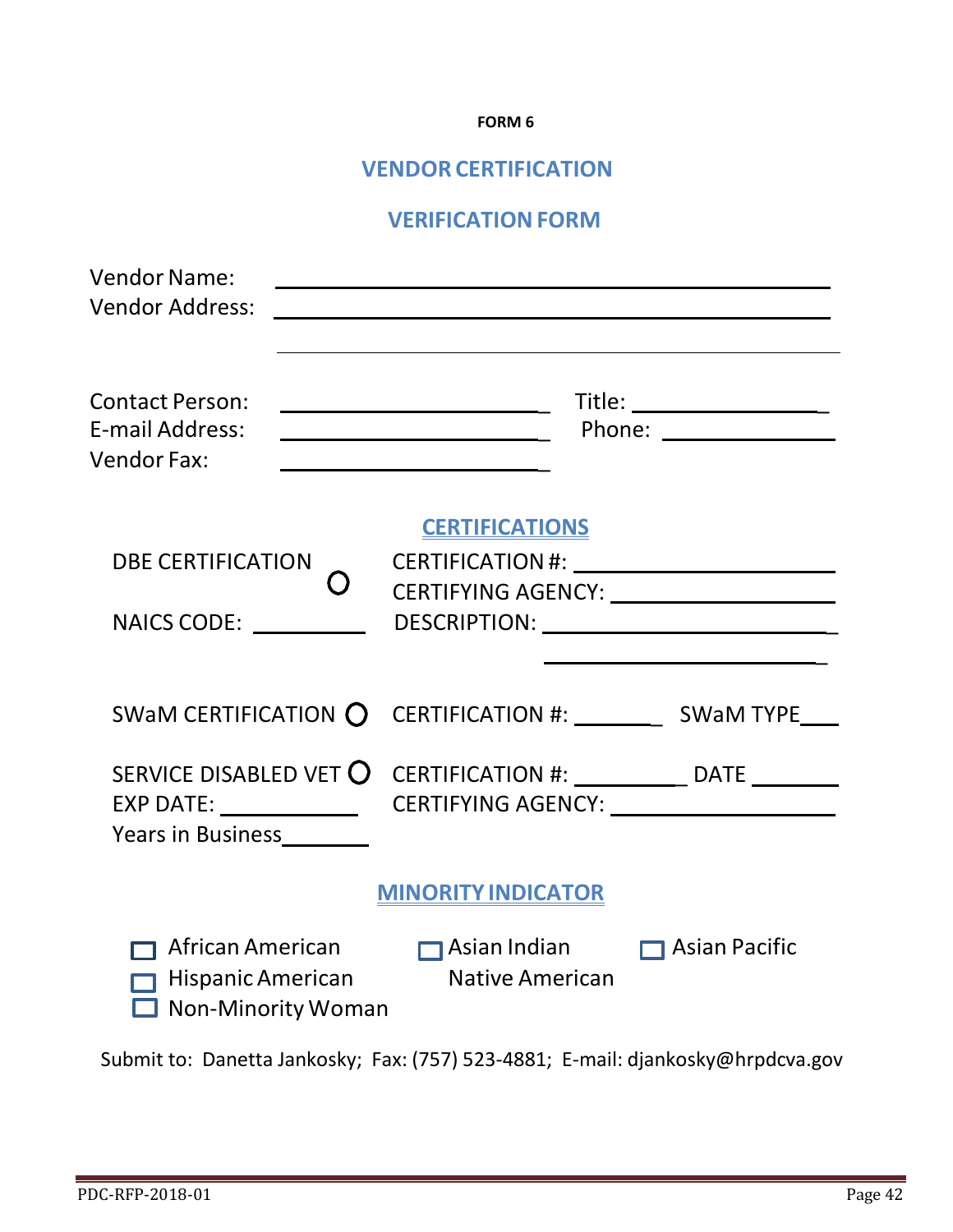**STATE CORPORATION COMMISSION IDENTIFICATION NUMBER:** Pursuant to *Code of Virginia* §2.2- 4311.2(b), an Offeror organized or authorized to transact business in the Commonwealth pursuant to Title 13.1 or Title 50 **is required to include in its proposal the identification number issued to it by the State Corporation Commission (SCC).** Any Offeror that is not required to be authorized to transact business in the Commonwealth as a foreign business entity under Title 13.1 or Title 50 or as otherwise required by law is required to include in its proposal a statement describing why the Offeror is not required to be so authorized.

SCC Identification Number: *CCC* Identification Number: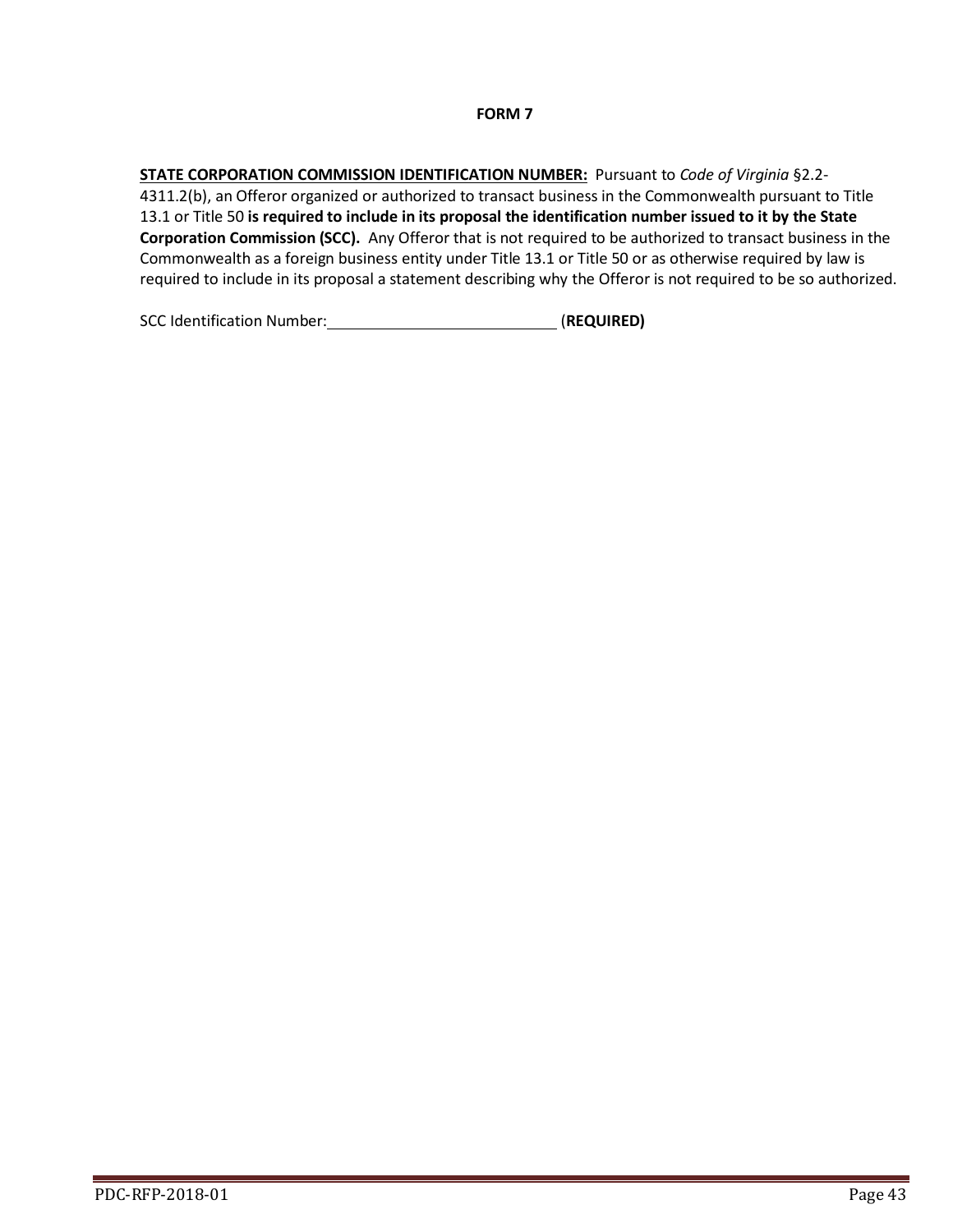#### **PROPRIETARY INFORMATION**

Trade secrets or proprietary information submitted by an Offeror in response to this Request for Proposal shall not be subject to public disclosure under the *Virginia Freedom of Information Act*; however, the Offeror must invoke the protection of this section prior to or upon submission of data or materials and **must identify the data or other materials to be protected and state the reasons why protection is necessary** (§2.2-4342F of the *Code of Virginia*).

# *Please enclose all proprietary information in a sealed envelope and attach ONLY to the ORIGINAL proposal.*

*Below, please reference appropriate page numbers, Section numbers, paragraph numbers, etc. where this data should be inserted, along with an explanation as to why it is proprietary and protected by §2.2-4342F of the Code of Virginia.*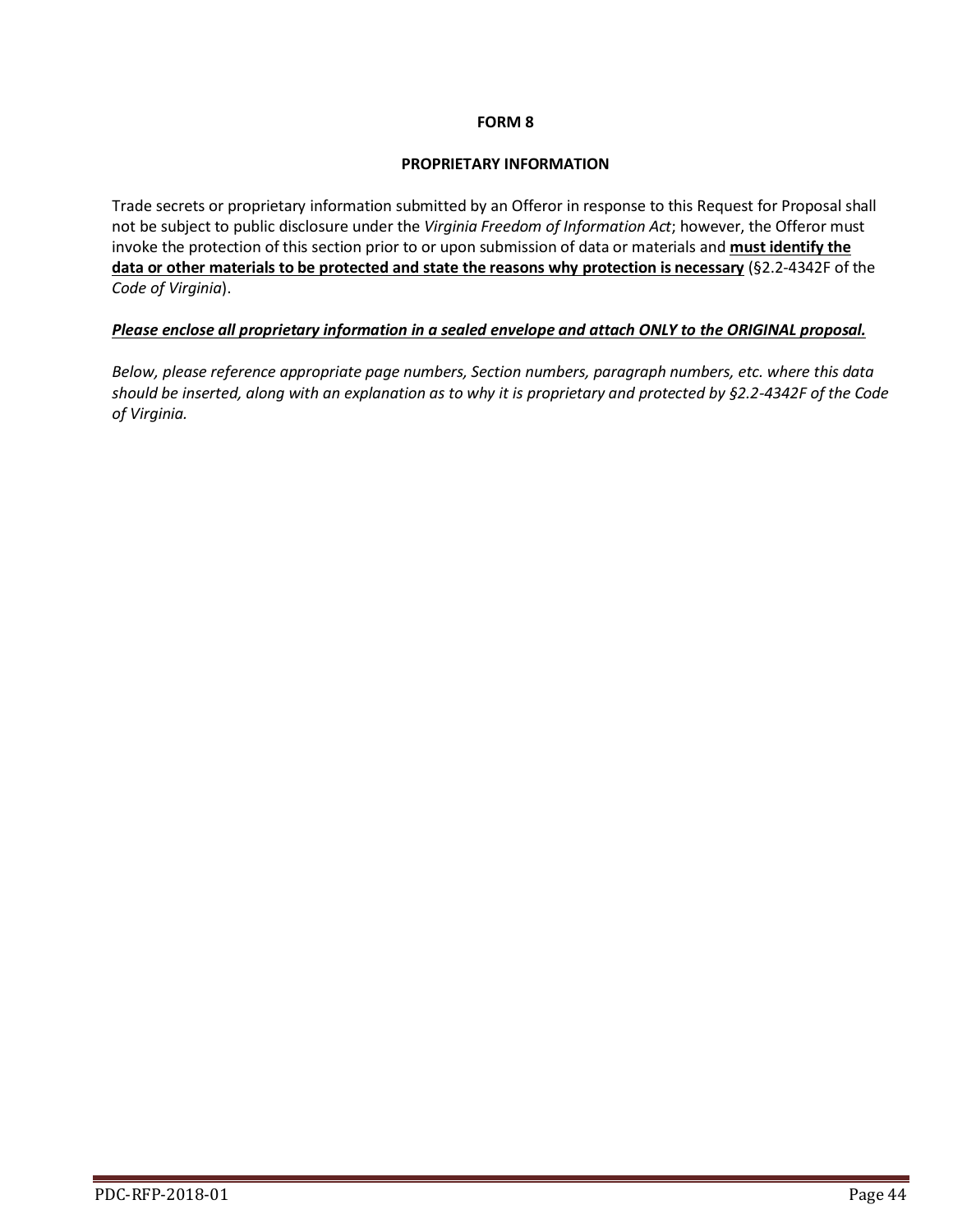#### **REFERENCES**

#### **Name of Firm:**

Address:

Contact: Name: Title: Email: Phone Facsimile

# Years in Relationship: \*\*\*\*\*\*\*\*\*\*\*\*\*\*\*\*\*\*

#### **Name of Firm:**

Address:

Contact: Name: Title: Email: Phone Facsimile

# Years in Relationship: .<br>\*\*\*\*\*\*\*\*\*\*\*\*\*\*\*\*\*\*

**Name of Firm:**

Address:

Contact: Name: Title: Email: Phone Facsimile

# Years in Relationship: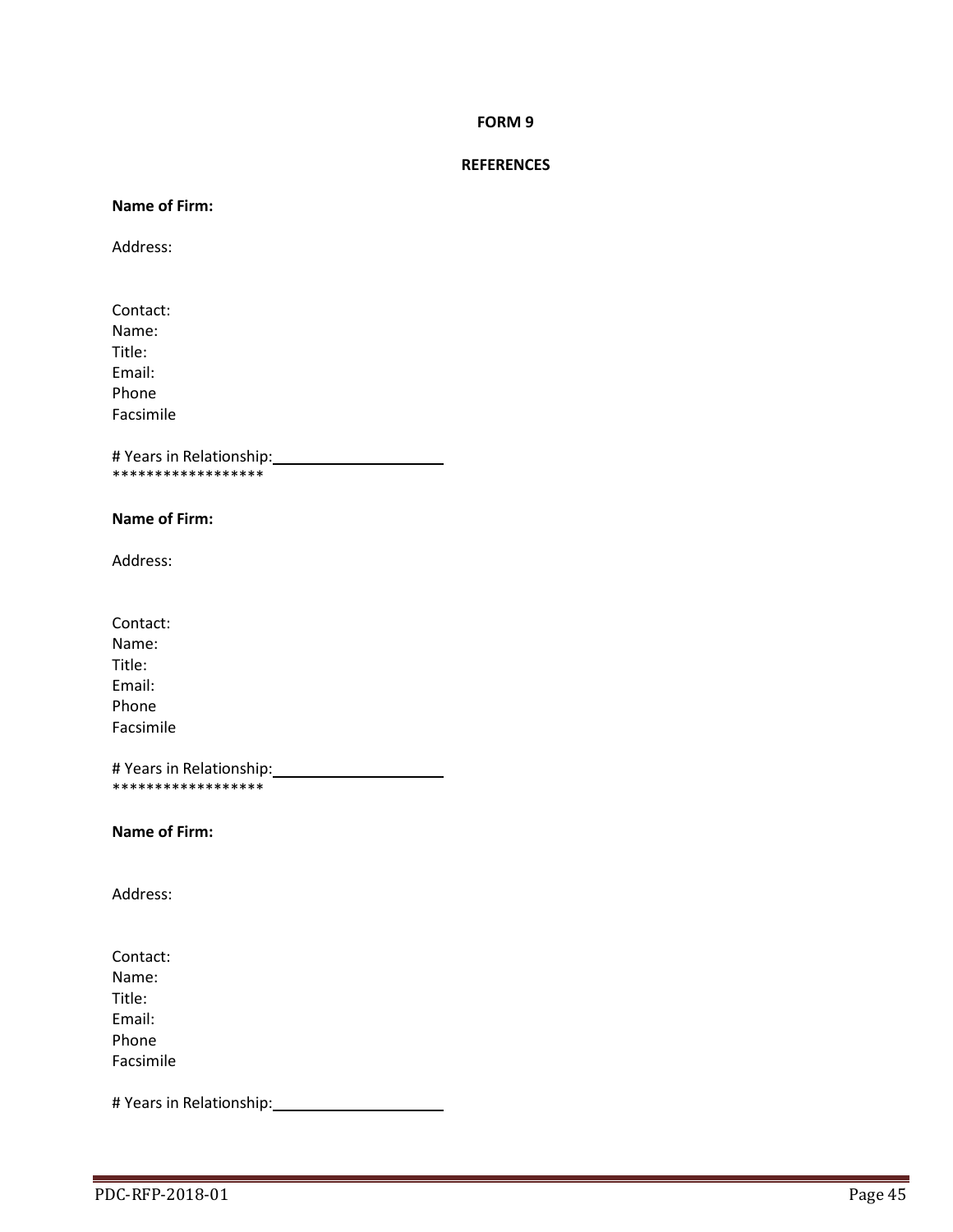# **REFERENCES (cont.)**

## **Name of Firm:**

Address:

Contact: Name: Title: Email: Phone Facsimile

# Years in Relationship: \*\*\*\*\*\*\*\*\*\*\*\*\*\*\*\*\*\*

#### **Name of Firm:**

Address:

Contact: Name: Title: Email: Phone Facsimile

# Years in Relationship: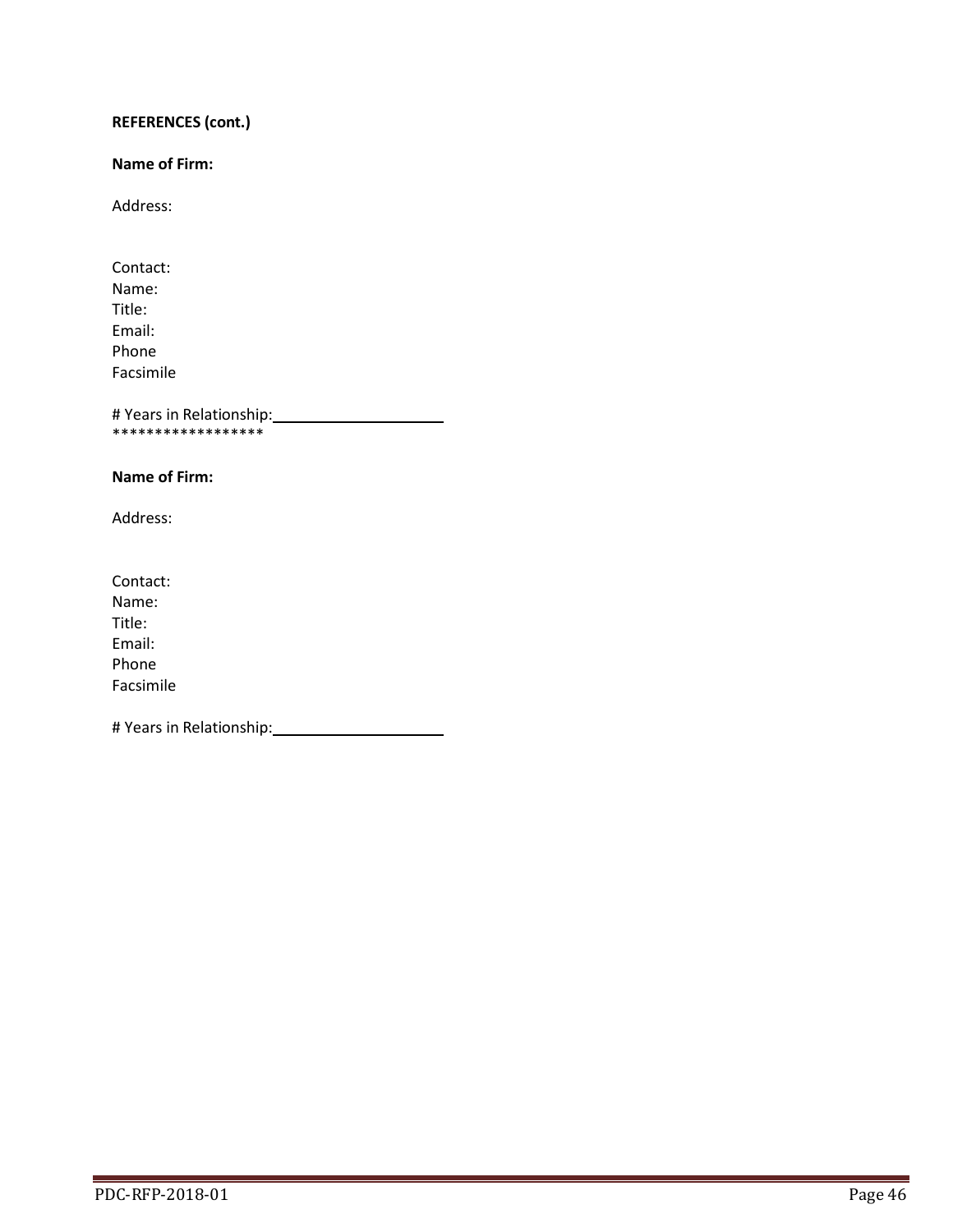# **FORM 10 LOBBYIST DISCLOSURE FORM**

#### **CERTIFICATION REGARDING LOBBYING**

Certification for Contracts, Grants, Loans, and Cooperative Agreements

The undersigned certifies, to the best of his or her knowledge and belief, that:

- (1) No Federal appropriated funds have been paid or will be paid, by or on behalf of the undersigned, to any person for influencing or attempting to influence an officer or employee of an agency, a Member of Congress, an officer or employee of Congress, or an employee of a Member of Congress in connection with the awarding of any Federal contract, the making of any Federal grant, the making of any Federal loan, the modification of any Federal contract, the making of any Federal grant, the making of any Federal loan, the entering into of any cooperative agreement, and the extension, continuation, renewal, amendment, or modification of any Federal contract, grant, loan, or cooperative agreement.
- (2) If any funds other than Federal appropriated funds have been paid or will be paid to any person for influencing or attempting to influence an officer or employee of any agency, a Member of Congress, an officer or employee of Congress, or an employee of a Member of Congress in connection with the Federal contract, grant, loan, or cooperative agreement, the undersigned shall complete and submit Standard Form LLL, "Disclosure of Lobbying Activities," in accordance with its instructions.
- (3) The undersigned shall require that the language of the certification be included in the award documents for all subawards at all tiers (including subcontracts, sub-grants, and contracts under grants, loans, and cooperative agreements) and that all sub-recipients shall certify and disclose accordingly. The certification is a material representation of the fact on which reliance was placed when this transaction was made or entered into. Submission of the certification is a prerequisite for making or entering into the transaction imposed by §1352, Title 31, U.S. Code. Any person who fails to file the required certification shall be subject to a civil penalty of not less than \$10,000 and not more than \$100,000 for each such failure.

Statement for Loan Guarantees and Loan Insurance

The undersigned states, to the best of his or her knowledge and belief, that:

If any funds have been paid or will be paid to any person for influencing or attempting to influence an officer or employee of any agency, a Member of Congress, an officer or employee of Congress, or an employee of a Member of Congress in connection with the commitment providing for the United States to insure or guarantee a loan, the undersigned shall complete and submit Standard Form-LLL, "Disclosure of Lobbying Activities," in accordance with its instructions. Submission of this statement is a prerequisite for making or entering into this transaction imposed by §1352, Title 31, U.S. Code. Any person who fails to file the required statement shall be subject to a civil penalty of not less than \$10,000 and not more than \$100,000 for each such failure.

Applicant's Organization:

The undersigned shall require that the language of this certification be included in the award documents for all sub-awards at all tiers (including sub-grants, contracts under grants, cooperative agreements, and subcontracts) and that all sub-recipients shall certify and disclose accordingly.

Printed name of authorized representation Title of authorized representation

Signature Date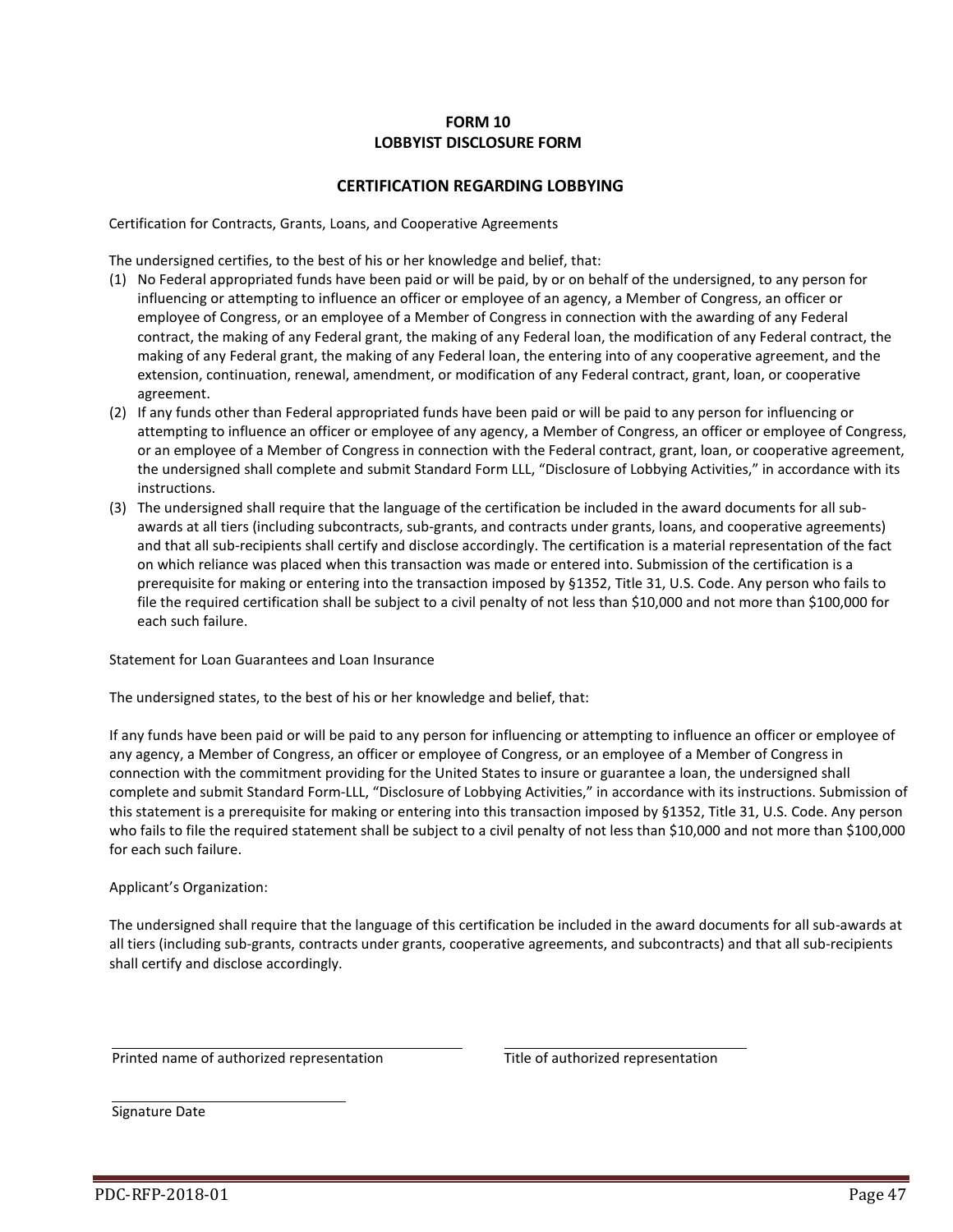# **Attachment 1A – Nondiscrimination Contractor/Consultant/Supplier Agreement: USDOT 1050.2A – Appendix A**

During the performance of this contract, the contractor, for itself, its assignees and successors in interest (hereinafter referred to as the "contractor") agrees as follows:

**(1) Compliance with Regulations:** The contractor shall comply with the Regulation relative to nondiscrimination in federally-assisted programs of the Department of Transportation (hereinafter, "DOT") Title 49, Code of Federal Regulations, Part 21, as they may be amended from time to time, (hereinafter referred to as the Regulations), which are herein incorporated by reference and made a part of this contract.

**(2) Nondiscrimination:** The contractor, with regard to the work performed by it during the contract, shall not discriminate on the grounds of race, color, or national origin in the selection and retention of subcontractors, including procurements of materials and leases of equipment. The contractor shall not participate either directly or indirectly in the discrimination prohibited by section 21.5 of the Regulations, including employment practices when the contract covers a program set forth in Appendix B of the Regulations.

**(3) Solicitations for Subcontractors, Including Procurements of Materials and Equipment:** In all solicitations either by competitive bidding or negotiation made by the contractor for work to be performed under a subcontract, including procurements of materials or leases of equipment, each potential subcontractor or supplier shall be notified by the contractor of the contractor's obligations under this contract and the Regulations relative to nondiscrimination on the grounds of race, color, or national origin.

**(4) Information and Reports:** The contractor shall provide all information and reports required by the Regulations or directives issued pursuant thereto, and shall permit access to its books, records, accounts, other sources of information, and its facilities as may be determined by the (Recipient) or the (Name of Appropriate Administration) to be pertinent to ascertain compliance with such Regulations, orders and instructions. Where any information required of a contractor is in the exclusive possession of another who fails or refuses to furnish this information the contractor shall so certify to the (Recipient) or the (Name of Appropriate Administration), as appropriate, and shall set forth what efforts it has made to obtain the information.

**(5) Sanctions for Noncompliance:** In the event of the contractor's noncompliance with the nondiscrimination provisions of this contract, the (Recipient) shall impose such contract sanctions as it or the (Name of Appropriate Administration) may determine to be appropriate, including, but not limited to:

(a.) withholding of payments to the contractor under the contract until the contractor complies, and/or (b.) cancellation, termination or suspension of the contract, in whole or in part.

**(6) Incorporation of Provisions:** The contractor shall include the provisions of paragraphs (1) through (6) in every subcontract, including procurements of materials and leases of equipment, unless exempt by the Regulations, or directives issued pursuant thereto.

The contractor shall take such action with respect to any subcontract. or procurement as the (Recipient) or the (Name of Appropriate Administration) may direct as a means of enforcing such provisions including sanctions for non-compliance: Provided, however, that, in the event a contractor becomes involved in, or is threatened with, litigation with a subcontractor or supplier as a result of such direction, the contractor may request the (Recipient) to enter into such litigation to protect the interests of the (Recipient), and, in addition, the contractor may request the United States to enter into such litigation to protect the interests of the United States.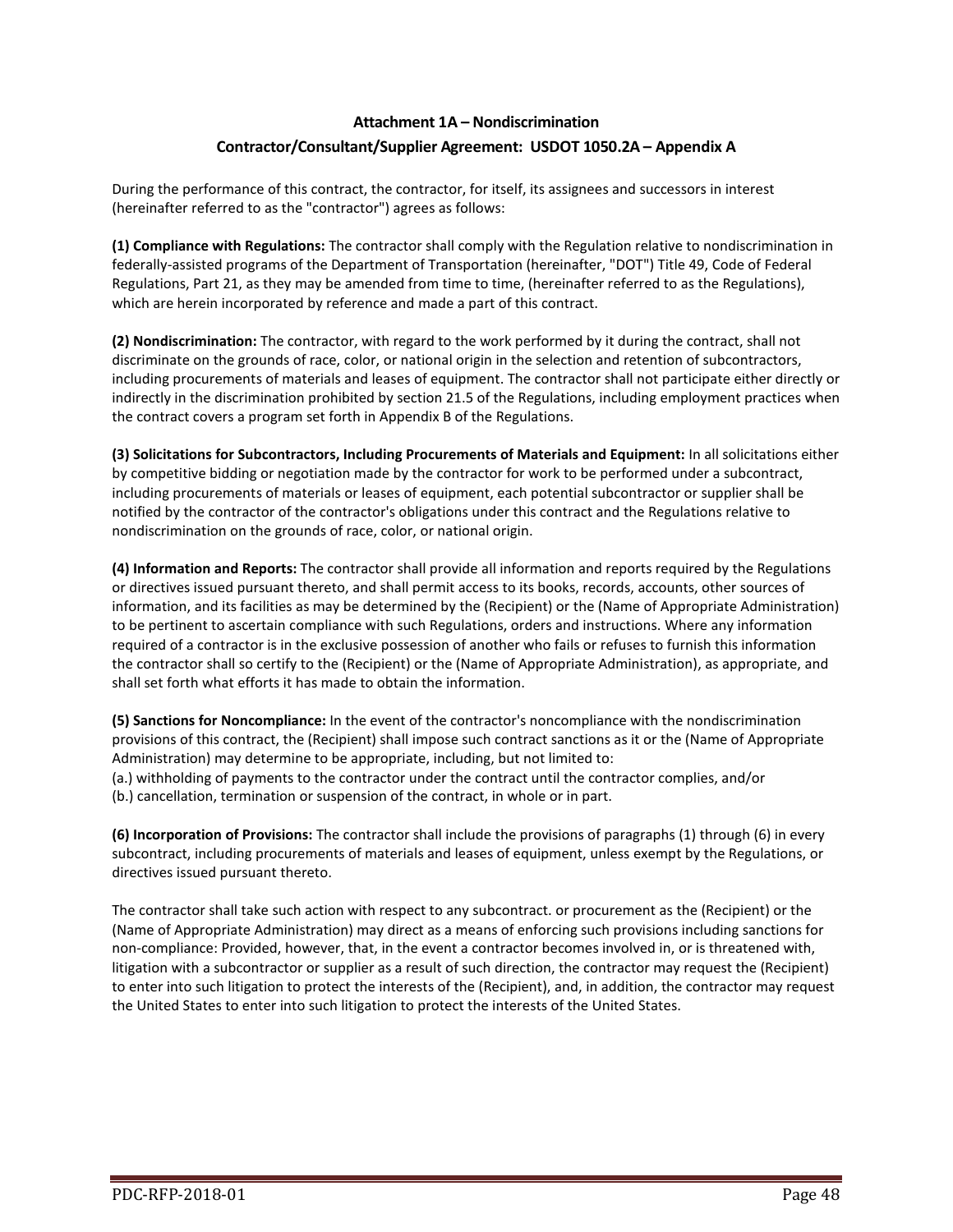# **Attachment 1B – Nondiscrimination Contractor/Consultant/Supplier Agreement: USDOT 1050.2A – Appendix E**

During the performance of this contract, the contractor, for itself, its assignees, and successors in interest (hereinafter referred to as the "contractor") agrees to comply with the following nondiscrimination statues and authorities; including but not limited to:

# **Pertinent Nondiscrimination Authorities:**

- Title VI of the Civil Rights Act of 1964 (42 U.S.C. § 2000d *et seq*., 78 stat. 252), (prohibits discrimination on the basis of race, color, national origin); and 49 CFR Part 21;
- The Uniform Relocation Assistance and Real Property Acquisition Policies Act of 1970, (42 U.S.C. §
- 4601), prohibits unfair treatment of persons displaced or whose property has been acquired because of Federal or Federal-aid programs and projects);
- Federal-Aid Highway Act of 1973, (23 U.S.C. § 324 *et. seq*.), (prohibits discrimination on the basis of sex);
- Section 504 of the Rehabilitation Act of 1973, (29 U.S.C. § 794 *et. seq*.), as amended, (prohibits discrimination on the basis of disability); and 49 CFR Part 27;
- The Age Discrimination Act of 1975, as amended, (42 U.S.C. § 6101 *et. seq*.), (prohibits discrimination on the basis of age);
- Airport and Airway Improvement Act of 1982, (49 U.S.C. § 471, Section 47123), as amended, (prohibits discrimination based on race, creed, color, national origin, or sex);
- The Civil Rights Restoration Act of 1987, (PL 100-209), (Broadened the scope, coverage and applicability of Title VI of the Civil Rights Act of 1964, The Age Discrimination Act of 1975 and Section 504 of the Rehabilitation Act of 1973, by expanding the definition of the terms "programs or activities" to include all of the programs or activities of the Federal-aid recipients, sub-recipients and contractors, whether such programs or activities are Federally funded or not);
- Titles II and III of the Americans with Disabilities Act, which prohibit discrimination on the basis of disability in the operation of public entities, public and private transportation systems, places of public accommodation, and certain testing entities (42 U.S.C. §§ 12131 – 12189) as implemented by Department of Transportation regulations at 49 CFR parts 37 and 38;
- The Federal Aviation Administration's Non-discrimination statute (49 U.S.C. § 47123) (prohibits discrimination on the basis of race, color, national origin and sex);
- Executive Order 12898, Federal Actions to Address Environmental Justice in Minority Populations and Low-Income Populations, which ensures non-discrimination against minority populations by discouraging programs, policies, and activities with disproportionately high and adverse human health or environmental effects on minority and low-income populations;
- Executive Order 13166, Improving Access to Services for Persons with Limited English Proficiency, and resulting agency guidance, national origin discrimination includes discrimination because of limited English proficiency (LEP). To ensure compliance with Title VI, you must take reasonable steps to ensure that LEP persons have meaningful access to your programs (79 Fed. Reg. at 74087 to 74100);
- Title IX of the Education Amendments of 1972, as amended, which prohibits you from discriminating because of sex in education programs or activities (20 U.S.C. 1681 *et seq*.).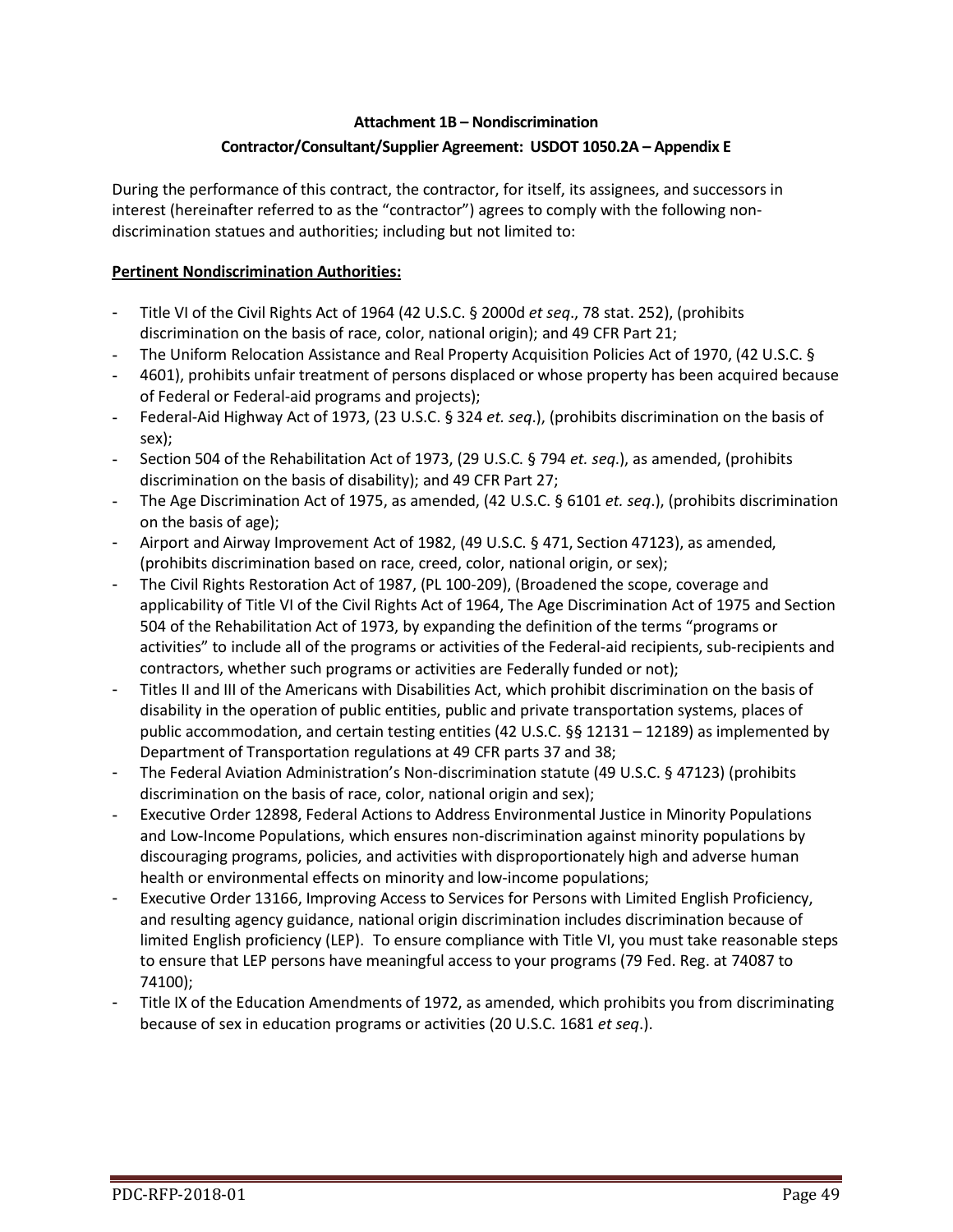



# **Attachment 1C – Disadvantaged Business Enterprise Forms**

*HRPDC/HRTPO subscribes to the Virginia Department of Transportation overall goals for socially and economically disadvantaged businesses for all public spending or private projects that utilize public funding and/or incentives.*

A Contract goal of 10% DBE participation has been established for this RFP. Attachment 1C forms and supporting documentation must be submitted in the proposal. Offerors shall agree to use their best efforts to assure compliance with the factors set forth in the DBE Program to meet the goal for DBE Participation in the performance of this solicitation.

Required Attachments:

**1. DBE PARTICIPATIONFORM-400**

If the amount of DBE Participation is less than contract Goal, Offerors shall complete: **2. DBE GFE FORM-401**.

*Contact Danetta Jankosky, Procurement Officer, at (757) 420-8300 if you need assistance.*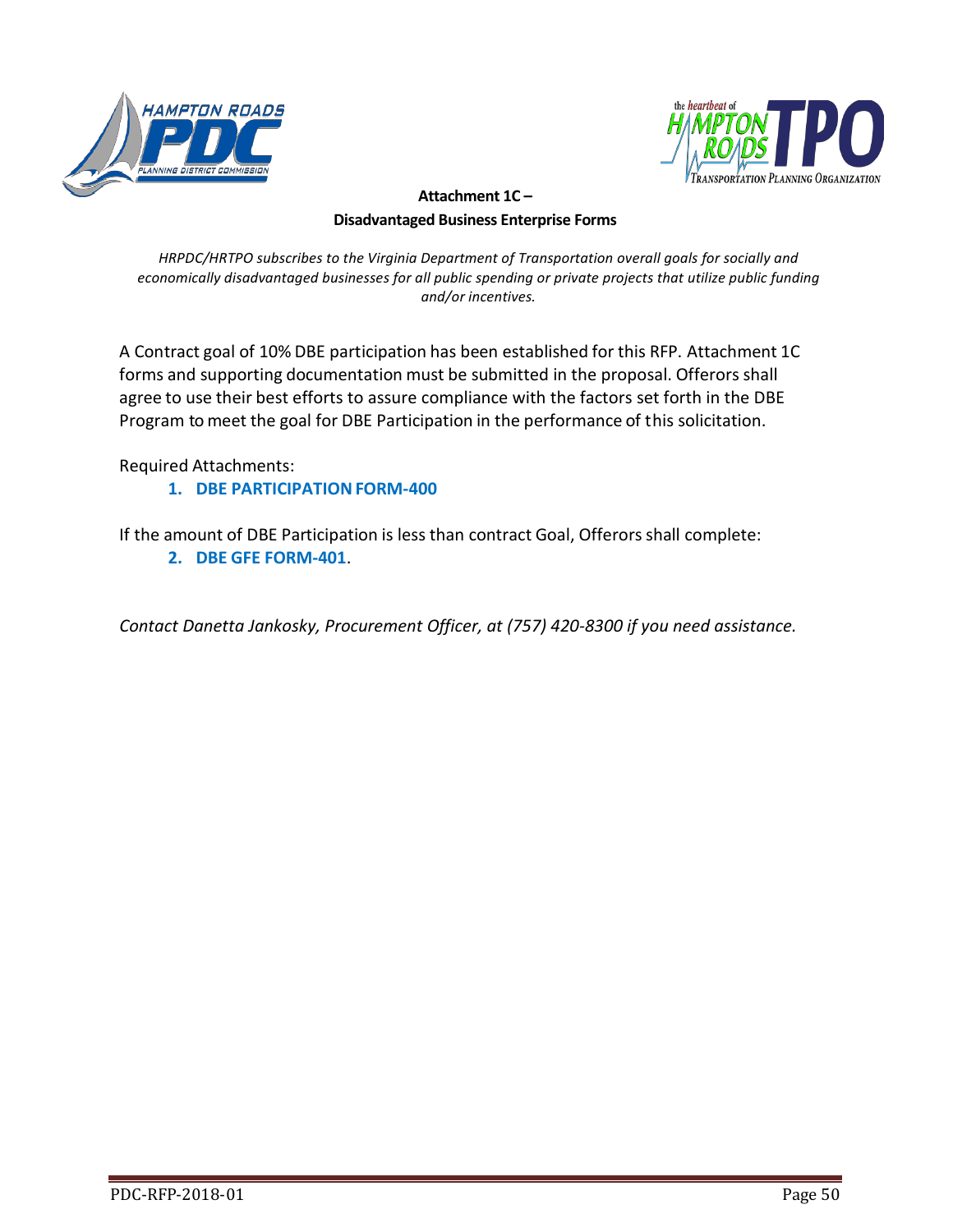# **DBE PARTICIPATION FORM-400**

Proposers: This completed form must be submitted with your proposal. You must complete every section of the form or your proposal will be deemed non**responsive.** If a section is not applicable to your proposal, you must explain why it is not applicable on a separate attachment or your proposal will be deemed non-responsive. The prime vendor/consultant shall select DBEs to perform, at minimum, work which corresponds in dollar value to the DBE participation goal stated in the RFP. DBEs must perform a commercially useful function as required by 49 CFR 26.55 of the Federal Register and the Contractual requirements. You may use additional pages as warranted.

#### **SECTION I – SOLICITATION INFORMATION**

|                                                                                                                                                                                                                                          | RFP Due Date: / / | Contract DBE Participation Goal: % \$          |  |
|------------------------------------------------------------------------------------------------------------------------------------------------------------------------------------------------------------------------------------------|-------------------|------------------------------------------------|--|
|                                                                                                                                                                                                                                          |                   |                                                |  |
|                                                                                                                                                                                                                                          |                   |                                                |  |
| SECTION II - PROPOSER INFORMATION                                                                                                                                                                                                        |                   |                                                |  |
|                                                                                                                                                                                                                                          |                   |                                                |  |
| City:                                                                                                                                                                                                                                    |                   | Zip Code: The Phone: The Phone Contract Email: |  |
| <b>Contact Person: Contact Person: Contact Person: Contact Person:</b>                                                                                                                                                                   |                   |                                                |  |
| Proposer Check the Appropriate Space Below:                                                                                                                                                                                              |                   |                                                |  |
| $\Box$<br>I am committed to the contract goal of <b>10 %</b> DBE utilization. If selected, I understand that I must submit signed commitment forms from all DBEs<br>listed on this participation plan in order to be awarded a contract. |                   |                                                |  |

- ☐ **I am unable to meet the DBE contract goal; howeverI am committed to a minimum of % & \$\_ of DBE utilization and will submit documentation demonstrating good faith efforts. (You must complete and submit a DBE GFE Form-401, along with all required supporting documentation or your proposal will be deemed non-responsive.)**
- $\Box$  I am unable to meet the DBE Contract Goal (You must complete and submit DBE GFE (Good Faith Effort) Form-401, along with all required **supporting documentation or your proposal will be deemed non-responsive)**

DBE Participation Form-400 Page **1** of **5**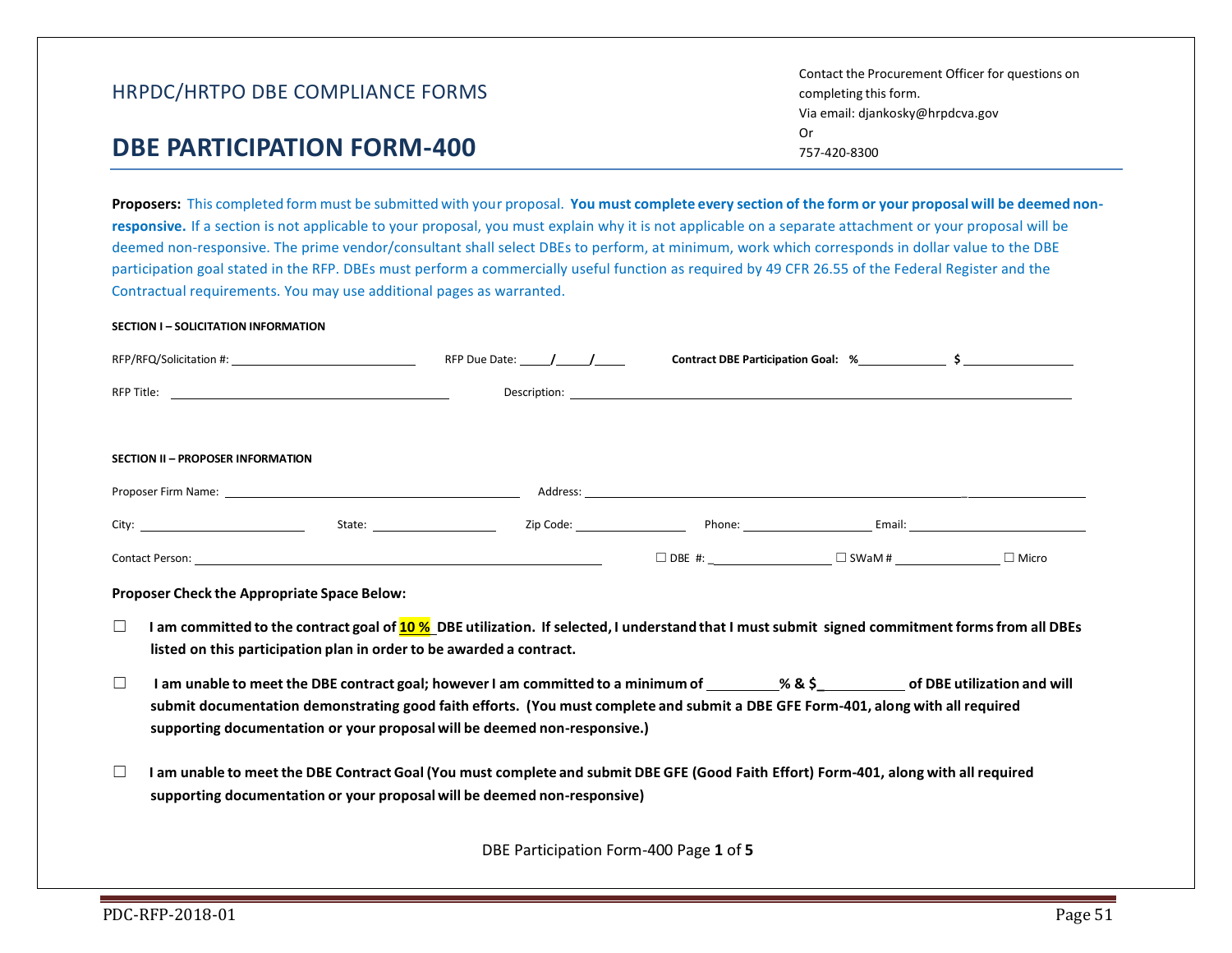| HRPDC/HRTPO DBE COMPLIANCE FORMS | Contact the Procurement Officer for questions on<br>completing this form.<br>Via email: djankosky@hrpdcva.gov |
|----------------------------------|---------------------------------------------------------------------------------------------------------------|
| DBE PARTICIPATION FORM-400       | 0r<br>757-420-8300                                                                                            |

SECTION III - SUBCONTRACTOR INFORMATION: You must list all DBE firms that have agreed to participate on the contract. Please note: Every DBE firm listed must be utilized on the project. To remove and/or replace a DBE Firm you must submit a DBE removal/Substitution Request Form-404 and receive approval from the Office of Business Diversity & Engagement to remove and/or replace the firm. It is the proposer's responsibility to verify that the DBE firm is properly certified prior to submitting the DBE Participation Form-400. Each commitment must be accompanied by written confirmation from the listed DBE Firms that it is participating in the contract as stated in the prime consultant's commitment. A copy of a DBE's quote will serve as written confirmation that the DBE is participating in the contract. (Make additional copies of subconsultant form if needed)

|                                                   |                           |                                        |  |                                     | $\Box$ DBE # $\Box$ $\Box$ SWaM # $\Box$ $\Box$ Neither |  |
|---------------------------------------------------|---------------------------|----------------------------------------|--|-------------------------------------|---------------------------------------------------------|--|
|                                                   |                           |                                        |  |                                     |                                                         |  |
|                                                   |                           |                                        |  |                                     |                                                         |  |
|                                                   |                           |                                        |  |                                     |                                                         |  |
| Dollar Value of subcontract                       | % of Utilization Contract | Commit to use? $\Box$ Yes $\Box$ No    |  |                                     |                                                         |  |
| $\frac{1}{2}$                                     |                           |                                        |  |                                     |                                                         |  |
|                                                   |                           |                                        |  |                                     |                                                         |  |
|                                                   |                           |                                        |  |                                     |                                                         |  |
|                                                   |                           |                                        |  |                                     |                                                         |  |
|                                                   |                           |                                        |  |                                     |                                                         |  |
| Dollar Value of Subcontract                       | % of Utilization          |                                        |  | Commit to use? $\Box$ Yes $\Box$ No |                                                         |  |
| <u> 1980 - Andrea Station Barbara, poeta esta</u> | $\%$                      |                                        |  |                                     |                                                         |  |
|                                                   |                           | DBE Participation Form-400 Page 2 of 5 |  |                                     |                                                         |  |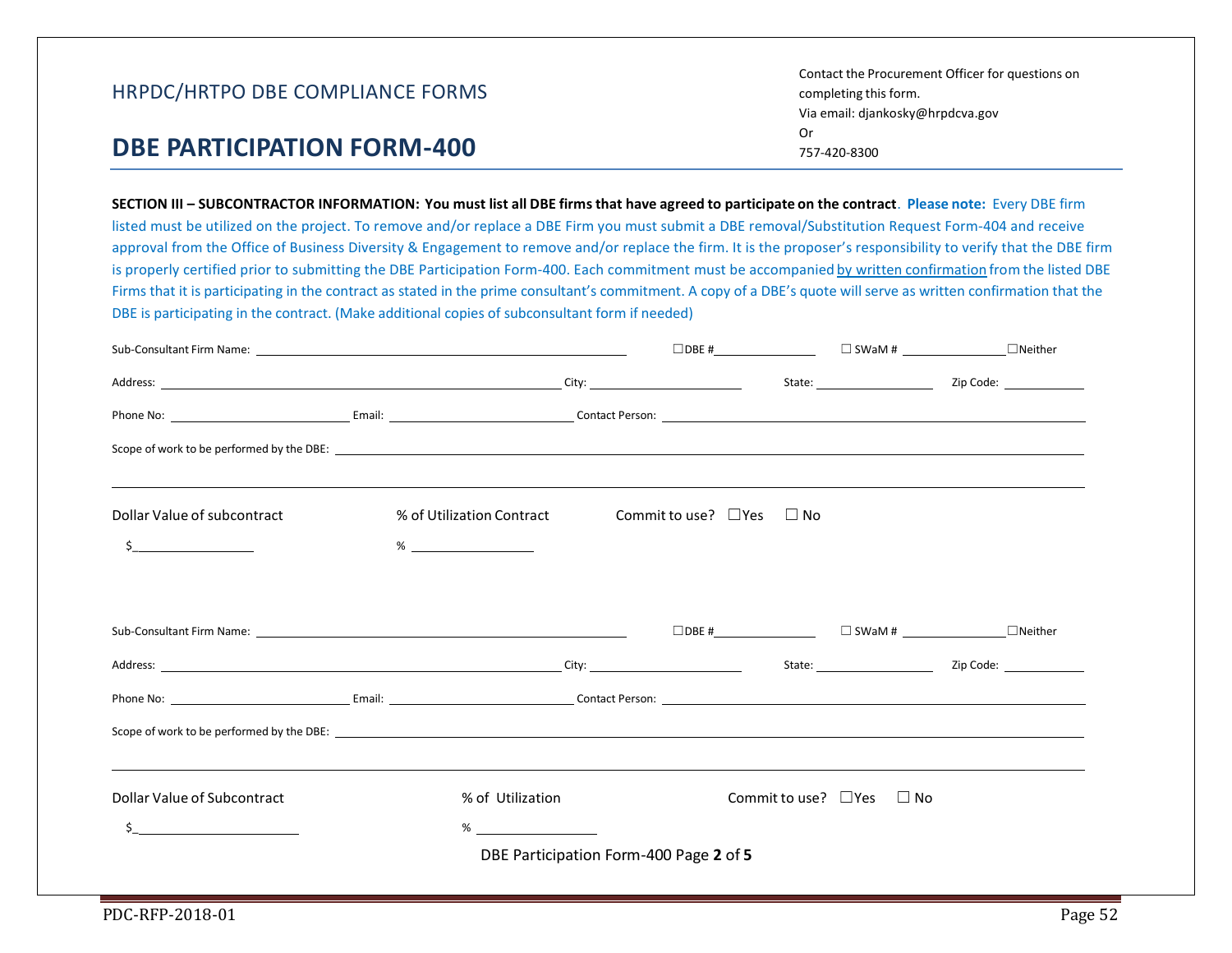#### Contact the Procurement Officer for questions on completing this form. Via email: djankosky@hrpdcva.gov Or 757-420-8300

# **DBE PARTICIPATION FORM-400**

|                                           |                                        | $\Box$ DBE #                        |           | $\Box$ SWaM # $\Box$ Neither |
|-------------------------------------------|----------------------------------------|-------------------------------------|-----------|------------------------------|
|                                           |                                        |                                     |           |                              |
|                                           |                                        |                                     |           |                              |
|                                           |                                        |                                     |           |                              |
| Dollar Value of Subcontract               | % of Utilization                       | Commit to use? $\Box$ Yes $\Box$ No |           |                              |
| <u>and the state of the state</u>         | $\%$                                   |                                     |           |                              |
|                                           |                                        |                                     |           |                              |
|                                           |                                        |                                     |           |                              |
|                                           |                                        |                                     |           |                              |
|                                           |                                        |                                     |           |                              |
|                                           |                                        |                                     |           |                              |
| Scope of work to be performed by the DBE: |                                        |                                     |           |                              |
|                                           |                                        |                                     |           |                              |
| Dollar Value of Subcontract               | % of Utilization                       | Commit to use? $\Box$ Yes           | $\Box$ No |                              |
|                                           | $\%$                                   |                                     |           |                              |
|                                           | DBE Participation Form-400 Page 3 of 5 |                                     |           |                              |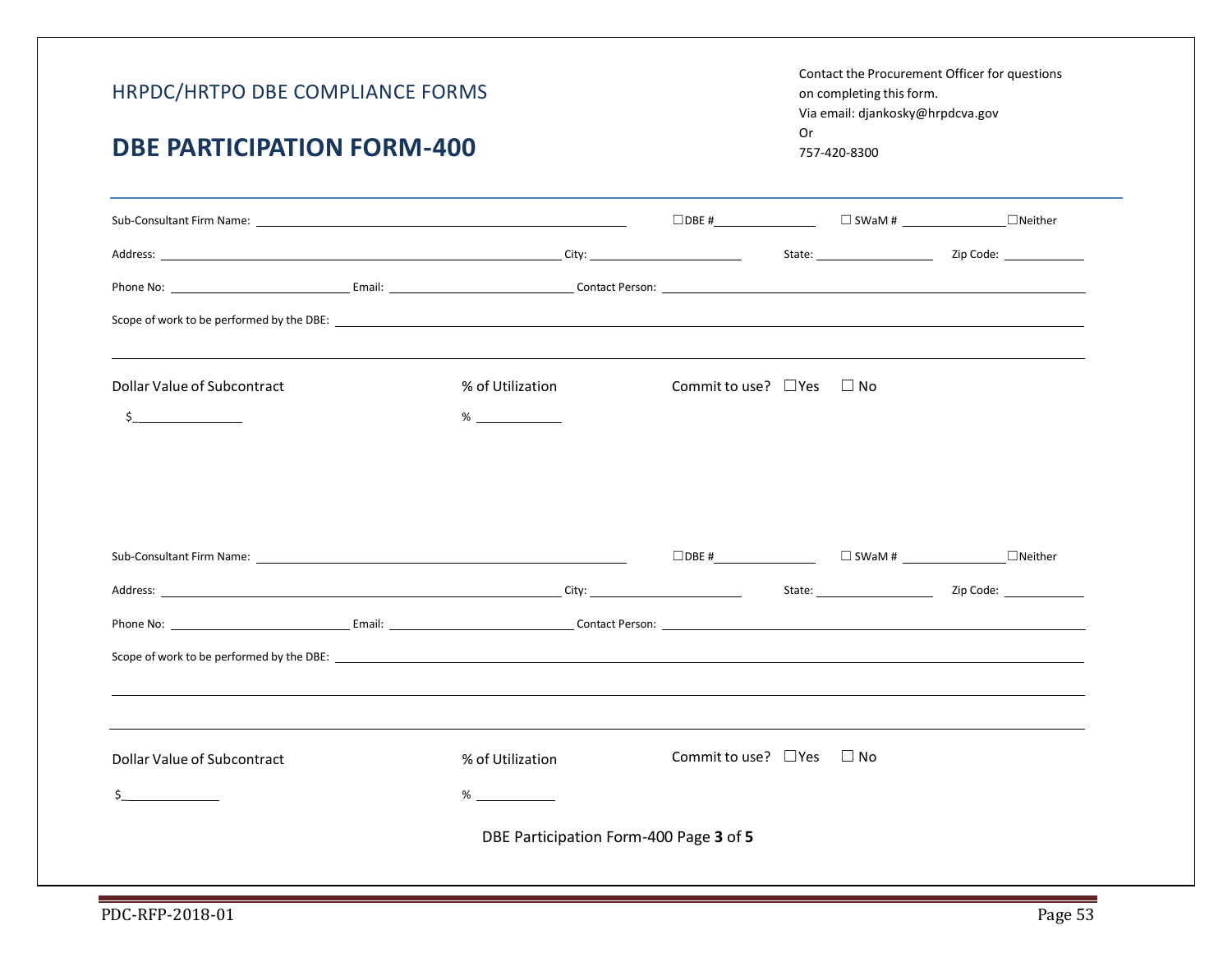Contact the Procurement Officer for questions on completing this form. Via email: djankosky@hrpdcva.gov Or 757-420-8300

# **DBE PARTICIPATION FORM-400**

| Sub-Consultant Firm Name: The Consultant Sub-Consultant Consultant Consultant Consultant Consultant Consultant                                                                                                                 |                                        |                           |              | $\Box$ DBE # $\Box$ $\Box$ SWaM # $\Box$ $\Box$ Neither |
|--------------------------------------------------------------------------------------------------------------------------------------------------------------------------------------------------------------------------------|----------------------------------------|---------------------------|--------------|---------------------------------------------------------|
|                                                                                                                                                                                                                                |                                        |                           |              |                                                         |
| Phone No: 2008 Contact Person: 2008 Contact Person: 2008 Contact Person: 2008 Contact Person: 2008 Contact Person: 2008 Contact Person: 2008 Contact Person: 2008 Contact Person: 2008 Contact Person: 2008 Contact Person: 20 |                                        |                           |              |                                                         |
| Scope of work to be performed by the DBE:                                                                                                                                                                                      |                                        |                           |              |                                                         |
| Dollar Value of Subcontract                                                                                                                                                                                                    | % of Utilization                       | Commit to use? $\Box$ Yes | $\square$ No |                                                         |
|                                                                                                                                                                                                                                | $\%$                                   |                           |              |                                                         |
|                                                                                                                                                                                                                                |                                        |                           |              |                                                         |
|                                                                                                                                                                                                                                |                                        |                           |              |                                                         |
|                                                                                                                                                                                                                                |                                        |                           |              |                                                         |
|                                                                                                                                                                                                                                |                                        |                           |              |                                                         |
| Scope of work to be performed by the DBE: North Communication of the Communication of the Communication of the Communication of the Communication of the Communication of the Communication of the Communication of the Commun |                                        |                           |              |                                                         |
|                                                                                                                                                                                                                                |                                        |                           |              |                                                         |
| Dollar Value of Subcontract                                                                                                                                                                                                    | % of Utilization                       | Commit to use? $\Box$ Yes | $\Box$ No    |                                                         |
|                                                                                                                                                                                                                                | $\%$                                   |                           |              |                                                         |
|                                                                                                                                                                                                                                |                                        |                           |              |                                                         |
|                                                                                                                                                                                                                                | DBE Participation Form-400 Page 4 of 5 |                           |              |                                                         |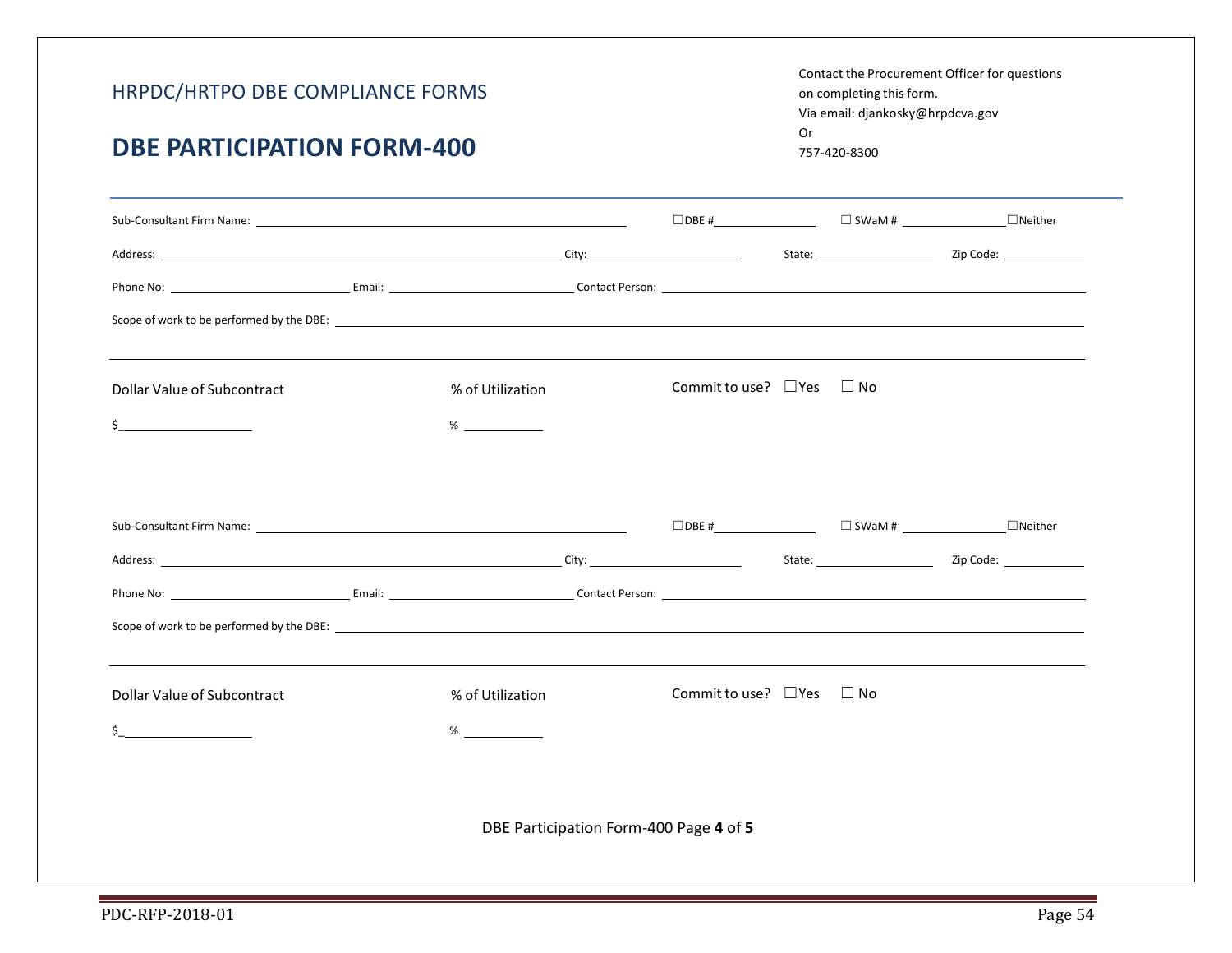Additional steps Offerors will take to meet DBE Contract Goal?

#### **ACKNOWLEDGED BY:**

**Offeror acknowledges and certifies that this form accurately represents the information contained herein.**

**Offeror'sAuthorized Agent Signature**

**Title**

 $\frac{1}{2}$  /

**Date**

# **Do Not Write in Box – For Organization Use Only**

| APPROVED                               | NOT APPROVED | TOTAL % UTILIZATION % | TOTAL DBE COMMITMENT \$     |  |  |  |
|----------------------------------------|--------------|-----------------------|-----------------------------|--|--|--|
| BY                                     |              | DATE                  | RFP DBE PARTICIPATION SCORE |  |  |  |
| DBE Participation Form-400 Page 5 of 5 |              |                       |                             |  |  |  |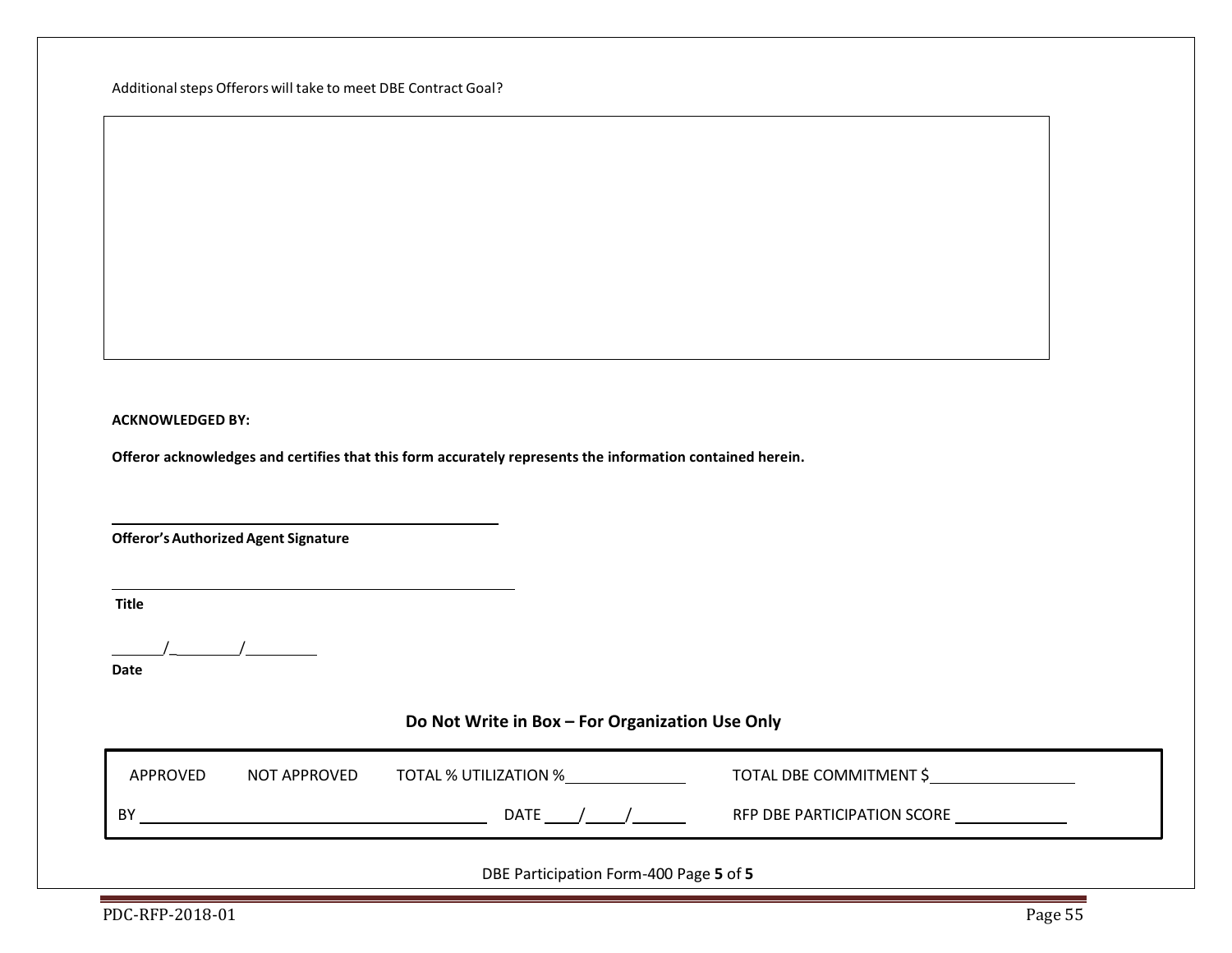|                                                                                                                                                                | questions on comp<br>Via email: djankosk |
|----------------------------------------------------------------------------------------------------------------------------------------------------------------|------------------------------------------|
|                                                                                                                                                                | OR                                       |
| DOCUMENTATION OF GOOD FAITH EFFORTS-401                                                                                                                        | 723 Woodla                               |
|                                                                                                                                                                | Chesapeake \                             |
| If the DBE goal established for this contract has not been met or HRPDC/HRTPO requests the submittal thereof, Good Faith Efforts (GFE) are required to be made |                                          |
| and demonstrated on all applicable HRPDC/HRTPO contracts. Proposers are required to complete and submit DBE GFE Form-401 along with all required               |                                          |
| supporting GFE documentation.                                                                                                                                  |                                          |

**Contact Procurement Officer for questions on completing this form.**  Via email: djankosky@hrpdcva.gov OR 723 Woodlake Drive, Chesapeake VA, 23320

| supporting GFE documentation.                                                                                                                                              |
|----------------------------------------------------------------------------------------------------------------------------------------------------------------------------|
| Proposer: This completed form along with all required supporting documentation must be submitted with your proposal. Should the Proposer fail to comply with this request, |
| the Proposal/bid shall be considered non-responsive.                                                                                                                       |

|                                                                                    |                                                                                                                                                                                                                                                                                                                                                                                                                                                                                                                                                            | Date: / / |
|------------------------------------------------------------------------------------|------------------------------------------------------------------------------------------------------------------------------------------------------------------------------------------------------------------------------------------------------------------------------------------------------------------------------------------------------------------------------------------------------------------------------------------------------------------------------------------------------------------------------------------------------------|-----------|
|                                                                                    |                                                                                                                                                                                                                                                                                                                                                                                                                                                                                                                                                            |           |
|                                                                                    |                                                                                                                                                                                                                                                                                                                                                                                                                                                                                                                                                            |           |
| documentation.                                                                     | $\Box$ The Bidder/Proposer is unable to meet the DBE contract goal and has completed and submitted DBE GFE Form-401 along with all required supporting GFE                                                                                                                                                                                                                                                                                                                                                                                                 |           |
|                                                                                    | $\Box$ The Bidder/Proposer is unable to meet the DBE contract goal, however is committed to a minimum of _____% DBE utilization on this contract and has completed and<br>submitted DBE GFE Form -401 along with all required supporting GFE documentation.                                                                                                                                                                                                                                                                                                |           |
| <b>I HEREBY CERTIFY THAT THE INFORMATION CONTAINED HEREIN IS TRUE AND CORRECT.</b> |                                                                                                                                                                                                                                                                                                                                                                                                                                                                                                                                                            |           |
|                                                                                    |                                                                                                                                                                                                                                                                                                                                                                                                                                                                                                                                                            |           |
| $\Box$                                                                             | Instructions: Please complete sections A through D and include all specific supporting documentation as outlined below. All sections of this form must be<br>completed, or your response will be deemed non-responsive. If you feel that any section of this form is not applicable, do not respond/write "not applicable"<br>or "NA." You must provide a written statement as to why section is not applicable to your response. Attach additional pages if necessary.<br>SPECIFIC PORTIONS OF WORK IDENTIFIED FOR DBE SUBCONTRACTOR: Complete section A. |           |
| Newspaper, email, mail correspondence, and community outreach notices, etc.        | NOTIFYING CERTIFIED DBEs OF CONTRACTING OPPORTUNITIES: Please attach a copy of the announcement and written notices distributed to DBE(s). Example:                                                                                                                                                                                                                                                                                                                                                                                                        |           |

**□** INITIAL SOLICITATION & FOLLOW-UP OF INITIAL SOLICITATION: Bidders/Respondents may only solicit from the State and Local Disadvantaged Business Enterprise directories located on the SBSD website.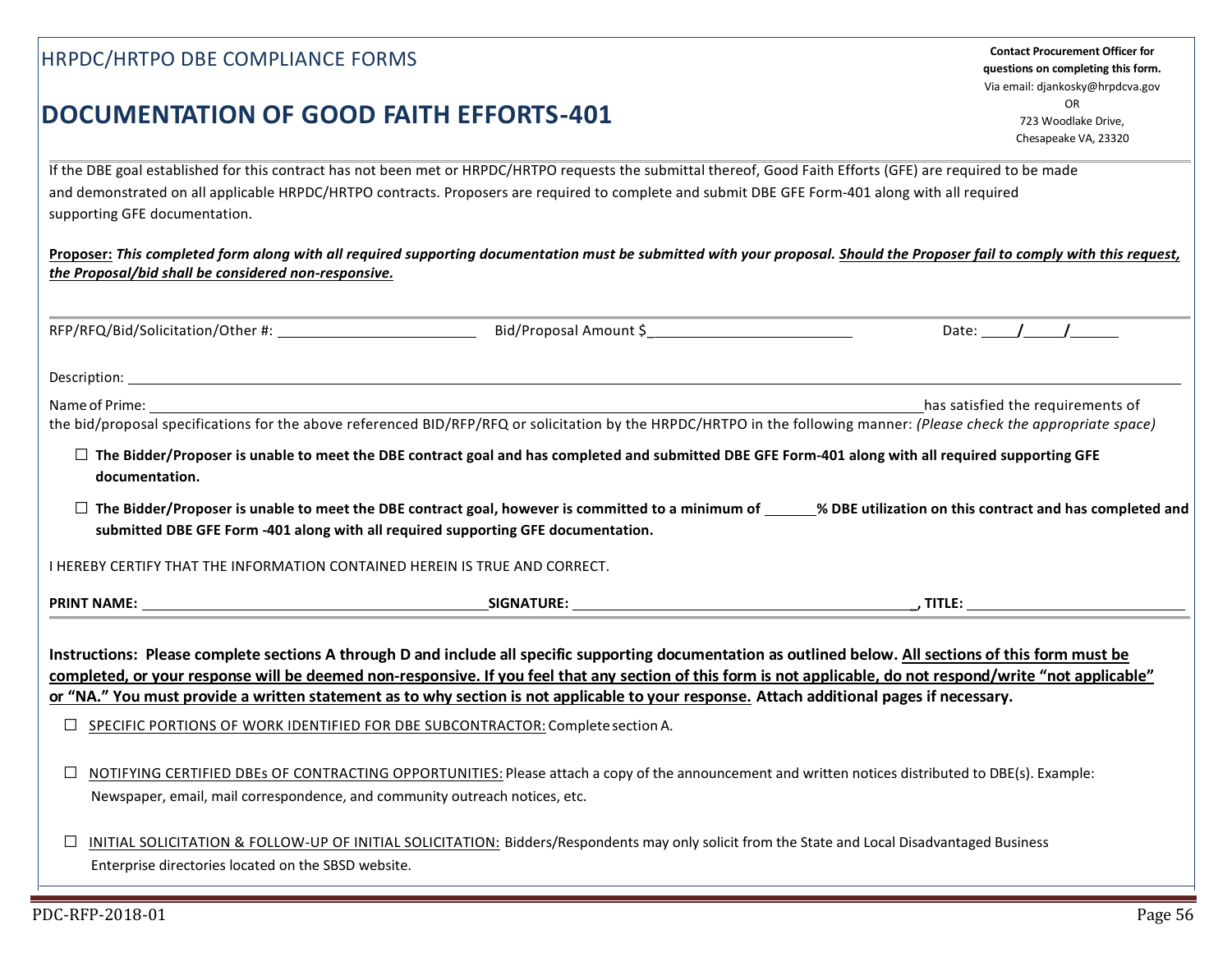#### E RESPONSIVENESS AND DOCUMENTATION OF GOOD FAITH EFFORTS **DOCUMENTATION OF GOOD FAITH EFFORTS-401**

**Contact Procurement Officer for questions on completing this form.**  Via email: djankosky@hrpdcva.gov OR 723 Woodlake Drive Chesapeake VA, 23320

A. **SPECIFIC PORTIONS OF WORK IDENTIFIED FOR DBE SUBCONTRACTOR:** You must list all selected scopes or portions of work to be performed by DBE(s) in order to increase the likelihood of meeting the contract goal for this project and the estimated value of each scope or portions of work identified. Use additional pages if warranted.

| Scope or Portions of Work Identified for DBE Participation | <b>Estimated Value</b> | % of Contract |
|------------------------------------------------------------|------------------------|---------------|
|                                                            |                        | Value         |
| 1.                                                         |                        |               |
| 2.                                                         |                        |               |
| 3.                                                         |                        |               |
| 4.                                                         |                        |               |
| 5.                                                         |                        |               |
| 6.                                                         |                        |               |
| 7.                                                         |                        |               |
| 8.                                                         |                        |               |
| 9.                                                         |                        |               |
| 10.                                                        |                        |               |
| 11.                                                        |                        |               |
| 12.                                                        |                        |               |
| <b>TOTAL</b>                                               |                        |               |

- **B. NOTIFYING CERTIFIED DBEs OF CONTRACTING OPPORTUNITIES:** Please complete all fields below, list all sources of advertisement and outreach to DBE subs.
	- I. Did you attend all pre-bid and/or outreach meetings scheduled by HRPDC/HRTPO to inform DBEs of subcontracting opportunities?

| YFS | NO | Date of Meeting |
|-----|----|-----------------|
|     |    |                 |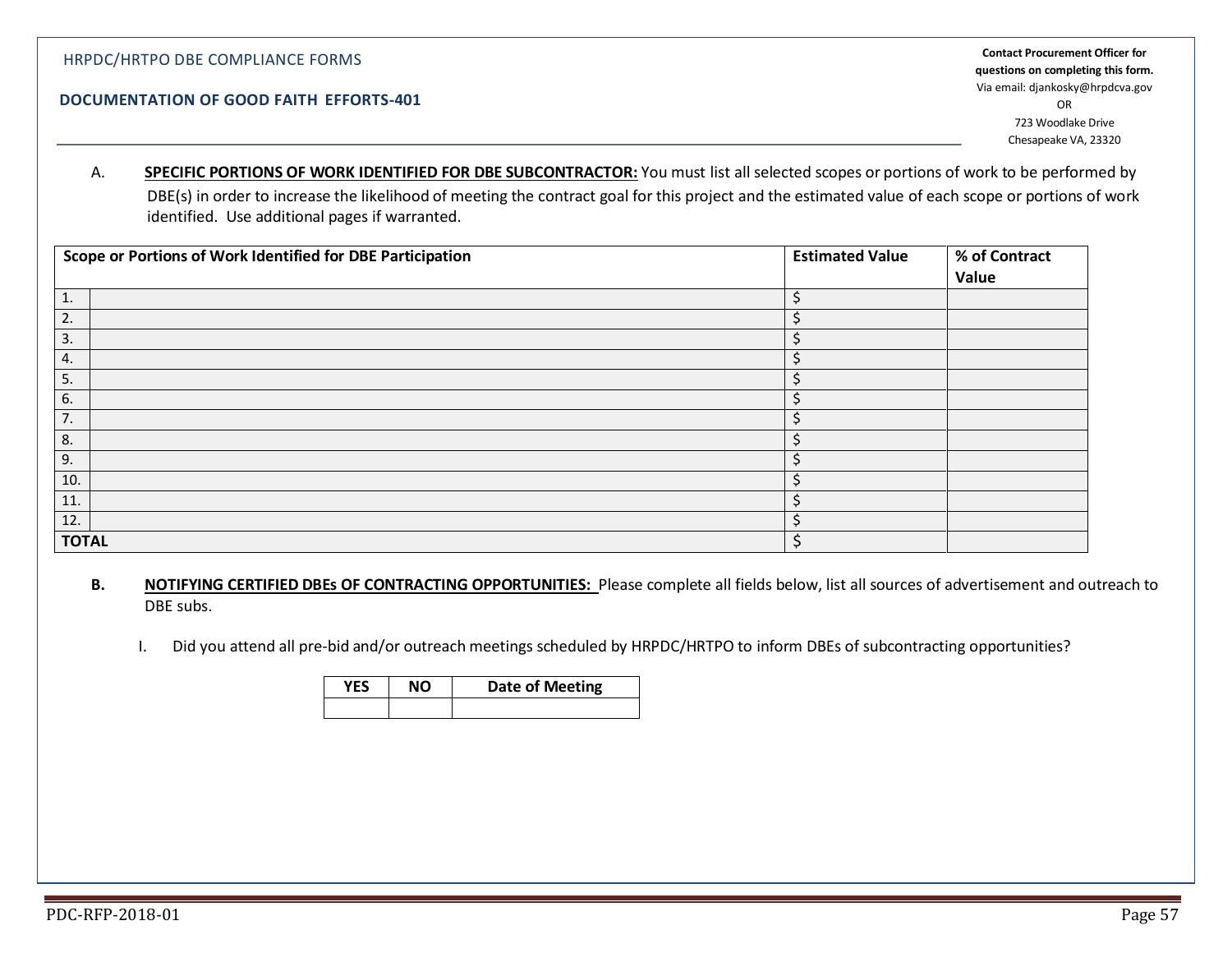# III. **ADVERTISING SUBCONTRACTING OPPORTUNITIES:** You must identify publications in which announcements or notifications were placed and published. Include a copy of each announcement or notification.

| <b>Source of Advertising/Outreach</b> |  | What subcontracting areas of work were advertised? | Date of Ad | Due Date & Time for Sub Bids |      | <b>OBDE</b>         |
|---------------------------------------|--|----------------------------------------------------|------------|------------------------------|------|---------------------|
|                                       |  |                                                    |            | Date                         | Time | <b>VERIFICATION</b> |
|                                       |  |                                                    |            |                              |      |                     |
| z.                                    |  |                                                    |            |                              |      |                     |
| 3.                                    |  |                                                    |            |                              |      |                     |
|                                       |  |                                                    |            |                              |      |                     |

**C. INITIAL SOLICITATION & FOLLOW-UP:** You must complete all fields below, list all certified DBE firms that received telephone or e-mail notification of work items to be subcontracted. If no response was received to the initial solicitation, you must indicate when firms received subsequent telephone or email solicitations (list delivery date, or read receipt date, and certified firm's response). You must include copies of the physical and/or electronic notice(s) sent to certified firms. Use additional pages as warranted.

| <b>DBE FIRM &amp; CONTACT</b> | <b>PHONE</b>   | <b>Scope of Work Solicited</b> | Date of             | <b>Result of Initial</b> | Date of Follow-up    |       | Result of Follow-up |  |               |
|-------------------------------|----------------|--------------------------------|---------------------|--------------------------|----------------------|-------|---------------------|--|---------------|
|                               |                |                                | Written             | Communication            | and Method of        |       |                     |  | Communication |
|                               |                |                                | <b>Notification</b> |                          | Contact (Phone, Fax, |       |                     |  |               |
|                               |                |                                |                     |                          | Email)               |       |                     |  |               |
| Ex. ABC Company /Jane Smith   | (504) 123-4567 | Legal services                 | 01/01/14            | Will submit a quote      | 01/10/14             | email | Quote received      |  |               |
| 1.                            |                |                                |                     |                          |                      |       |                     |  |               |
| 2.                            |                |                                |                     |                          |                      |       |                     |  |               |
| 3.                            |                |                                |                     |                          |                      |       |                     |  |               |
| 4.                            |                |                                |                     |                          |                      |       |                     |  |               |
| 5.                            |                |                                |                     |                          |                      |       |                     |  |               |
| 6.                            |                |                                |                     |                          |                      |       |                     |  |               |
| 7.                            |                |                                |                     |                          |                      |       |                     |  |               |
| 8.                            |                |                                |                     |                          |                      |       |                     |  |               |
| 9.                            |                |                                |                     |                          |                      |       |                     |  |               |
| 10.                           |                |                                |                     |                          |                      |       |                     |  |               |
| 11.                           |                |                                |                     |                          |                      |       |                     |  |               |
| 12.                           |                |                                |                     |                          |                      |       |                     |  |               |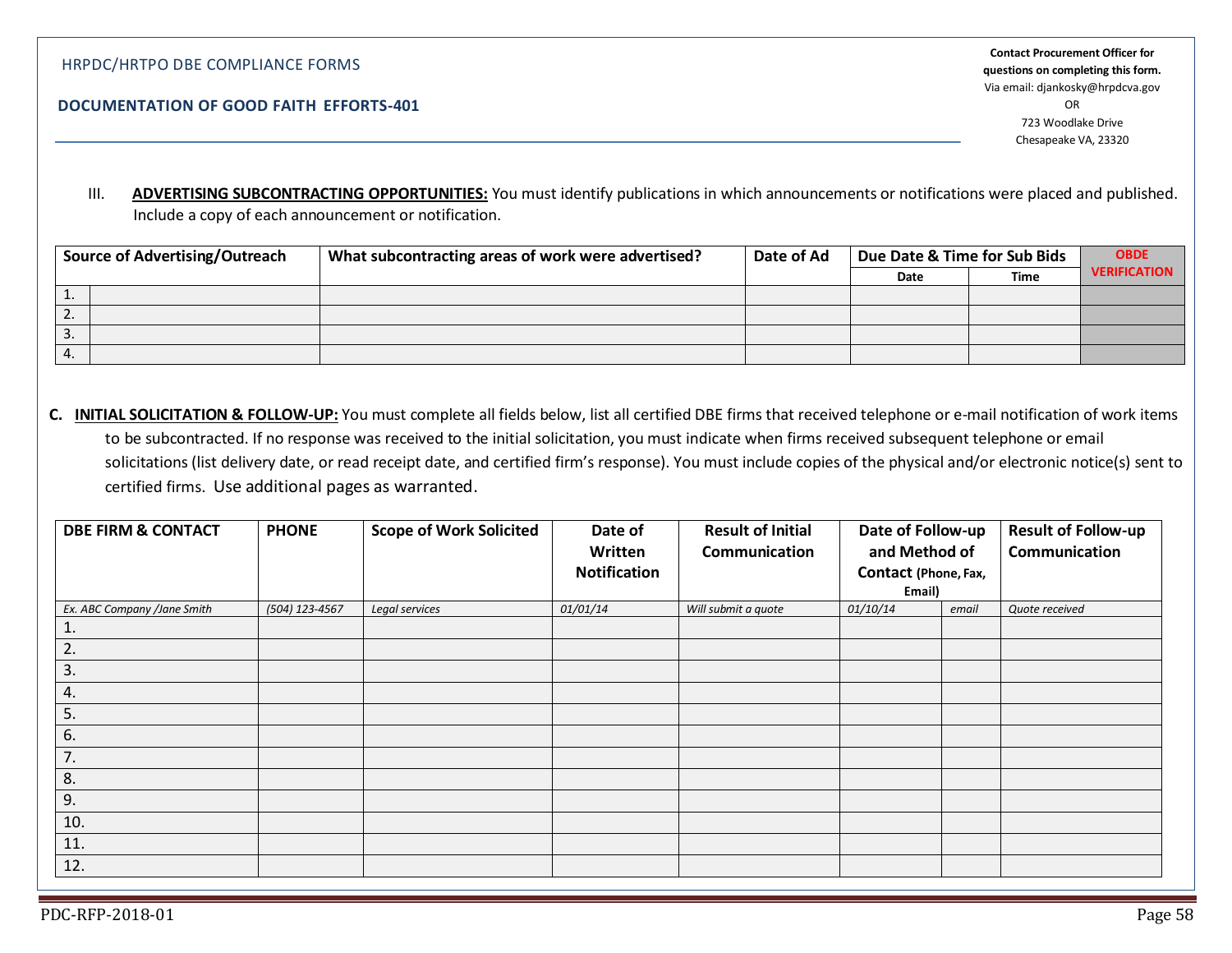#### **DOCUMENTATION OF GOOD FAITH EFFORTS-401**

**Contact Procurement Officer for questions on completing this form.** Via email: djankosky@hrpdcva.gov OR 723 Woodlake Drive, Chesapeake VA, 23320

| <b>DBE FIRM &amp; CONTACT</b> | <b>PHONE</b>   | <b>Scope of Work Solicited</b> | Date of             | <b>Result of Initial</b> | Date of Follow-up    |       | <b>Result of Follow-up</b> |
|-------------------------------|----------------|--------------------------------|---------------------|--------------------------|----------------------|-------|----------------------------|
|                               |                |                                | Written             | Communication            | and Method of        |       | Communication              |
|                               |                |                                | <b>Notification</b> |                          | Contact (Phone, Fax, |       |                            |
|                               |                |                                |                     |                          | Email)               |       |                            |
| Ex. ABC Company /Jane Smith   | (504) 123-4567 | Legal services                 | 01/01/14            | Will submit a quote      | 01/10/14             | email | Quote received             |
| 13.                           |                |                                |                     |                          |                      |       |                            |
| 14.                           |                |                                |                     |                          |                      |       |                            |
| 15.                           |                |                                |                     |                          |                      |       |                            |
| 16.                           |                |                                |                     |                          |                      |       |                            |
| 17.                           |                |                                |                     |                          |                      |       |                            |
| 18.                           |                |                                |                     |                          |                      |       |                            |
| 19.                           |                |                                |                     |                          |                      |       |                            |
| 20.                           |                |                                |                     |                          |                      |       |                            |
| $\overline{21}$ .             |                |                                |                     |                          |                      |       |                            |
| $\overline{22}$ .             |                |                                |                     |                          |                      |       |                            |
| 23.                           |                |                                |                     |                          |                      |       |                            |
| 24.                           |                |                                |                     |                          |                      |       |                            |
| 25.                           |                |                                |                     |                          |                      |       |                            |
| 26.                           |                |                                |                     |                          |                      |       |                            |
| 27.                           |                |                                |                     |                          |                      |       |                            |
| 28.                           |                |                                |                     |                          |                      |       |                            |
| 29.                           |                |                                |                     |                          |                      |       |                            |
| 30.                           |                |                                |                     |                          |                      |       |                            |
| 31.                           |                |                                |                     |                          |                      |       |                            |
| 32.                           |                |                                |                     |                          |                      |       |                            |
| 33.                           |                |                                |                     |                          |                      |       |                            |
| 34.                           |                |                                |                     |                          |                      |       |                            |
| 35.                           |                |                                |                     |                          |                      |       |                            |
| 36.                           |                |                                |                     |                          |                      |       |                            |
| 37.                           |                |                                |                     |                          |                      |       |                            |
| 38.                           |                |                                |                     |                          |                      |       |                            |
| 39.                           |                |                                |                     |                          |                      |       |                            |
| 40.                           |                |                                |                     |                          |                      |       |                            |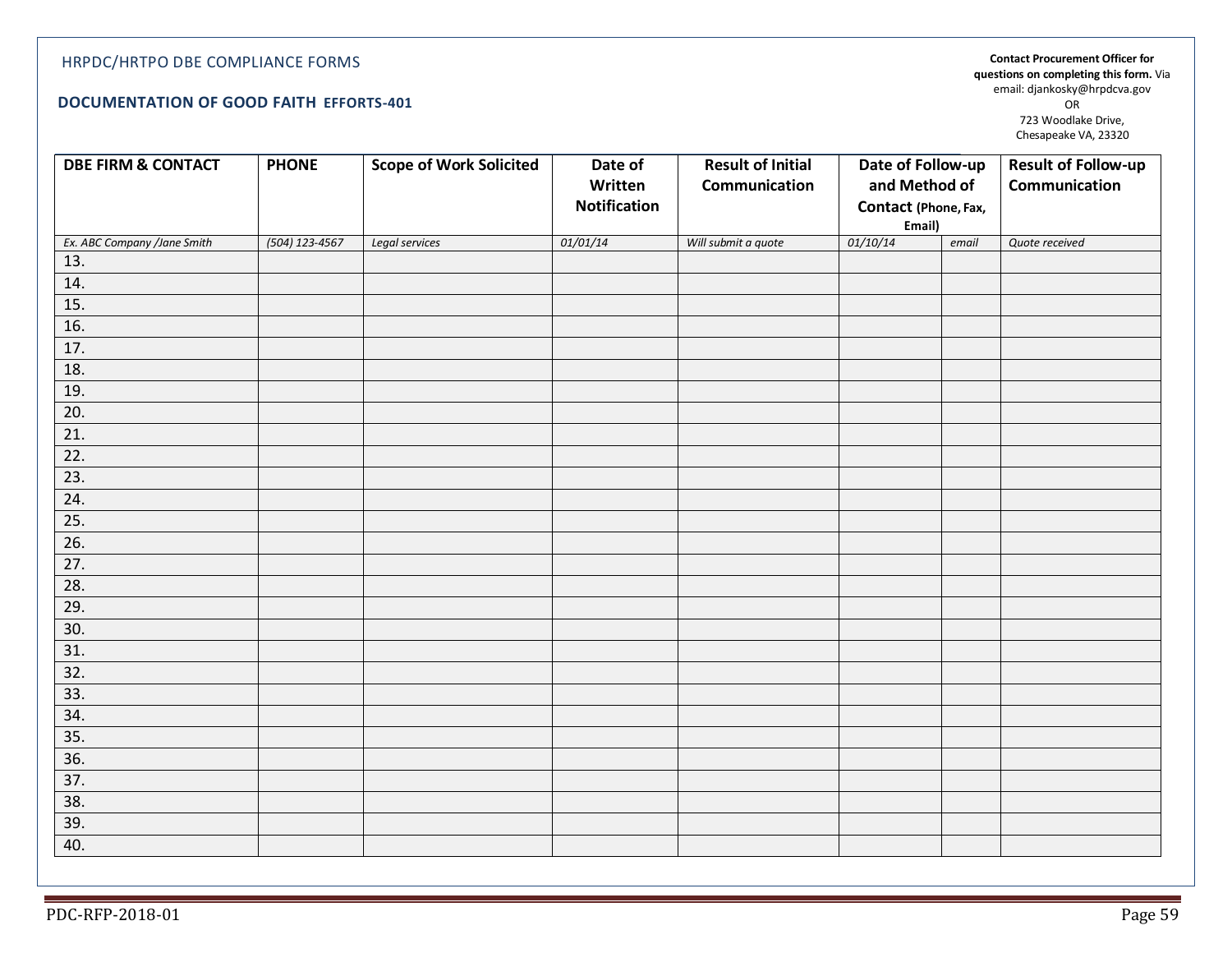#### **DOCUMENTATION OF GOOD FAITH EFFORTS-401**

**Contact Procurement Officer for questions on completing this form.** Via email: djankosky@hrpdcva.gov OR 723 Woodlake Drive, Chesapeake VA, 23320

**D. NEGOTIATE IN GOOD FAITH:** You must provide an explanation for any rejected DBE bid or price quotation, unless another DBE is accepted for the same work.

**I.** Where price competitiveness is not the reason for rejection, you must complete all fields below and provide a copy of the written rejection notice including the reason for rejection to the rejected DBE firm. A meeting may be held with the rejected DBEs, if requested to discuss the rejection. Use additional pages as warranted. You must attach a copy of the notice.

| <b>DBE Subcontractor</b> | Scope | Date<br>Reason           |  |     | Meet with DBE Sub? |               |
|--------------------------|-------|--------------------------|--|-----|--------------------|---------------|
|                          |       | rejection<br>notice sent |  | Yes | No                 | Not requested |
|                          |       |                          |  |     |                    |               |
|                          |       |                          |  |     |                    |               |
|                          |       |                          |  |     |                    |               |
|                          |       |                          |  |     |                    |               |
|                          |       |                          |  |     |                    |               |
|                          |       |                          |  |     |                    |               |
|                          |       |                          |  |     |                    |               |
|                          |       |                          |  |     |                    |               |
|                          |       |                          |  |     |                    |               |
|                          |       |                          |  |     |                    |               |
|                          |       |                          |  |     |                    |               |
|                          |       |                          |  |     |                    |               |
|                          |       |                          |  |     |                    |               |
|                          |       |                          |  |     |                    |               |
|                          |       |                          |  |     |                    |               |
|                          |       |                          |  |     |                    |               |
|                          |       |                          |  |     |                    |               |
|                          |       |                          |  |     |                    |               |
|                          |       |                          |  |     |                    |               |
|                          |       |                          |  |     |                    |               |
|                          |       |                          |  |     |                    |               |
|                          |       |                          |  |     |                    |               |
|                          |       |                          |  |     |                    |               |
|                          |       |                          |  |     |                    |               |
|                          |       |                          |  |     |                    |               |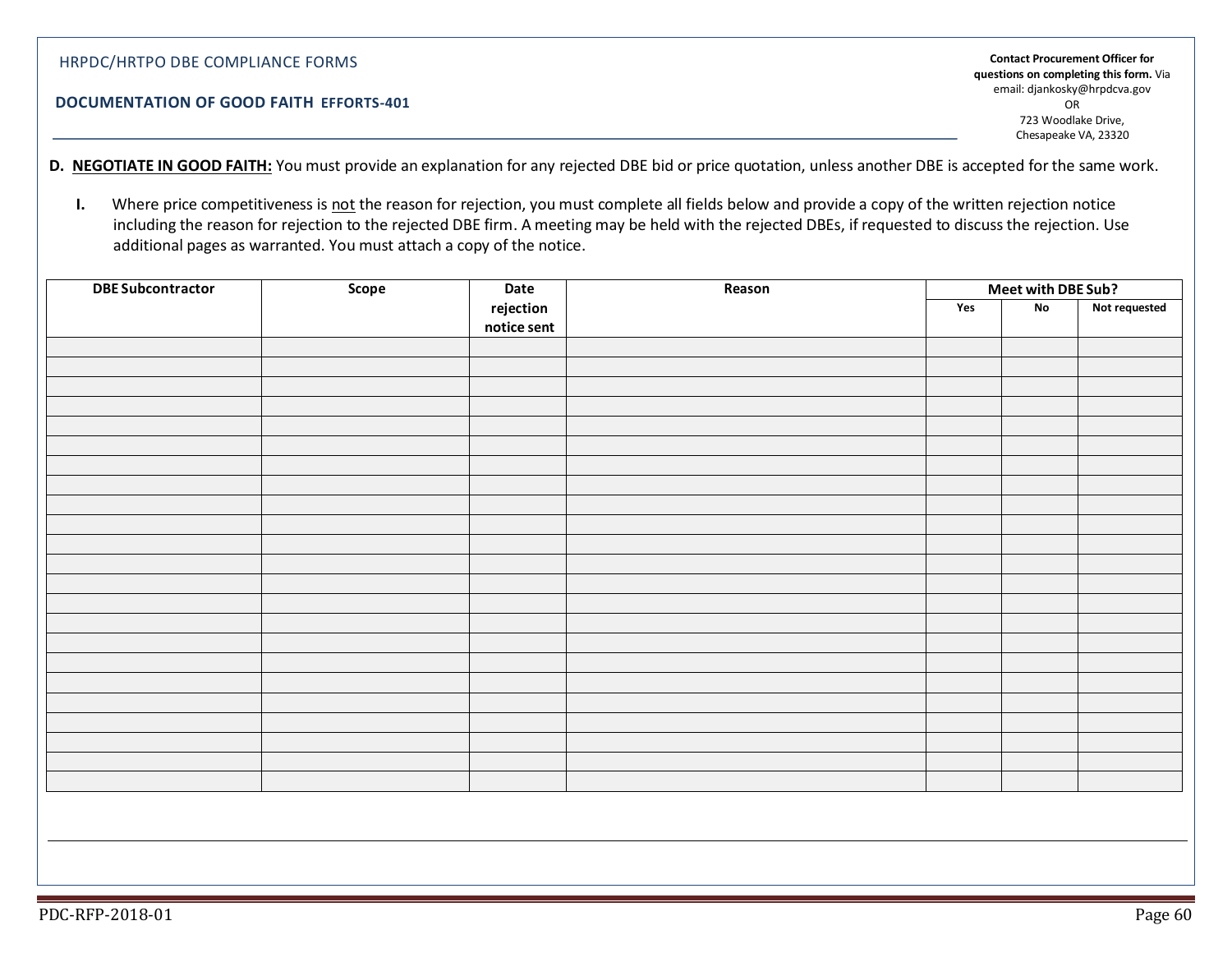#### **DOCUMENTATION OF GOOD FAITH EFFORTS-401**

**Contact Procurement Officer for questions on completing this form.** Via email: djankosky@hrpdcva.gov OR 723 Woodlake Drive, Chesapeake VA, 23320

**II.** Where price competitiveness is the reason for rejection, you must complete all fields below and attach copies of all DBE and non DBE bid quotes. Use additional pages as warranted.

| <b>DBE Subcontractor</b> | Scope | Quote                          | <b>Non-DBE Subcontractor</b> | Scope | Quote   | Price<br>Variance |
|--------------------------|-------|--------------------------------|------------------------------|-------|---------|-------------------|
|                          |       |                                |                              |       |         | $(+/-)$           |
|                          |       | $\varsigma$                    |                              |       | \$      |                   |
|                          |       | $\overline{\mathcal{S}}$       |                              |       | \$      |                   |
|                          |       | $\zeta$                        |                              |       | $\zeta$ |                   |
|                          |       | $\zeta$                        |                              |       | \$      |                   |
|                          |       | $\zeta$                        |                              |       | \$      |                   |
|                          |       | $\overline{\mathcal{L}}$       |                              |       | \$      |                   |
|                          |       | $\zeta$                        |                              |       | \$      |                   |
|                          |       | $\overline{\varsigma}$         |                              |       | $\zeta$ |                   |
|                          |       | $\zeta$                        |                              |       | Ś       |                   |
|                          |       | $\overline{\mathcal{S}}$       |                              |       | \$      |                   |
|                          |       | $\overline{\mathcal{S}}$       |                              |       | $\zeta$ |                   |
|                          |       | $\zeta$                        |                              |       | \$      |                   |
|                          |       | \$                             |                              |       | $\zeta$ |                   |
|                          |       | $\overline{\mathcal{S}}$       |                              |       | $\zeta$ |                   |
|                          |       | \$                             |                              |       | \$      |                   |
|                          |       | $\zeta$                        |                              |       | \$      |                   |
|                          |       | $\zeta$                        |                              |       | \$      |                   |
|                          |       | $\zeta$                        |                              |       | $\zeta$ |                   |
|                          |       | \$                             |                              |       | \$      |                   |
|                          |       | \$                             |                              |       | $\zeta$ |                   |
|                          |       | \$                             |                              |       | \$      |                   |
|                          |       | $\boldsymbol{\dot{\varsigma}}$ |                              |       | \$      |                   |
|                          |       | $\zeta$                        |                              |       | Ś       |                   |
|                          |       | $\varsigma$                    |                              |       | \$      |                   |
|                          |       | $\overline{\mathcal{S}}$       |                              |       | \$      |                   |

**III.** NEGOTIATE IN GOOD FAITH: You must provide a copy of all correspondence documenting negotiation efforts including copies of DBE and non-DBE quotes and copies of written rejection notices.